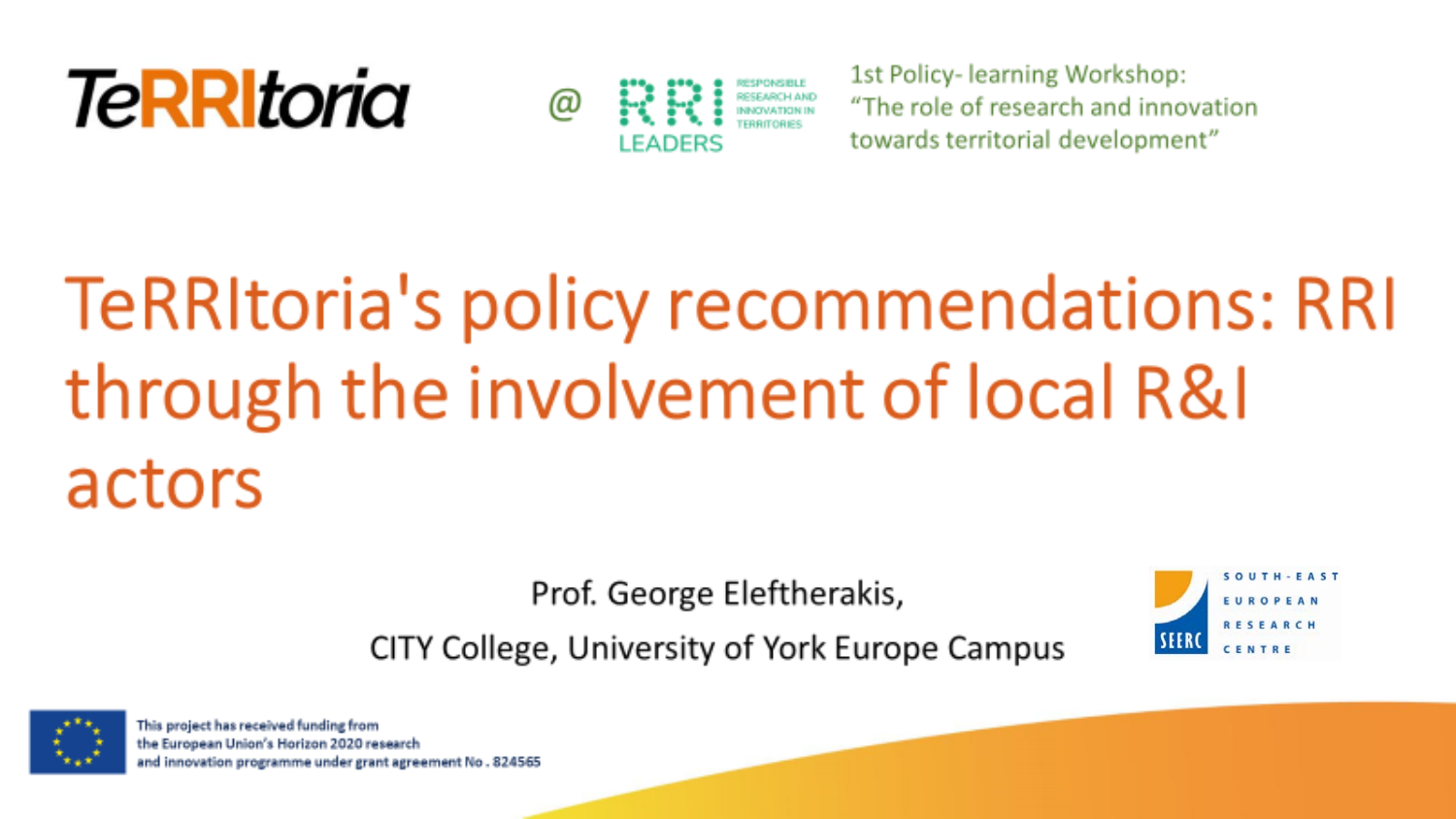## Policy Recommendations  $\bullet\bullet\bullet$

Selection of some of TeRRItoria's Policy Recommendations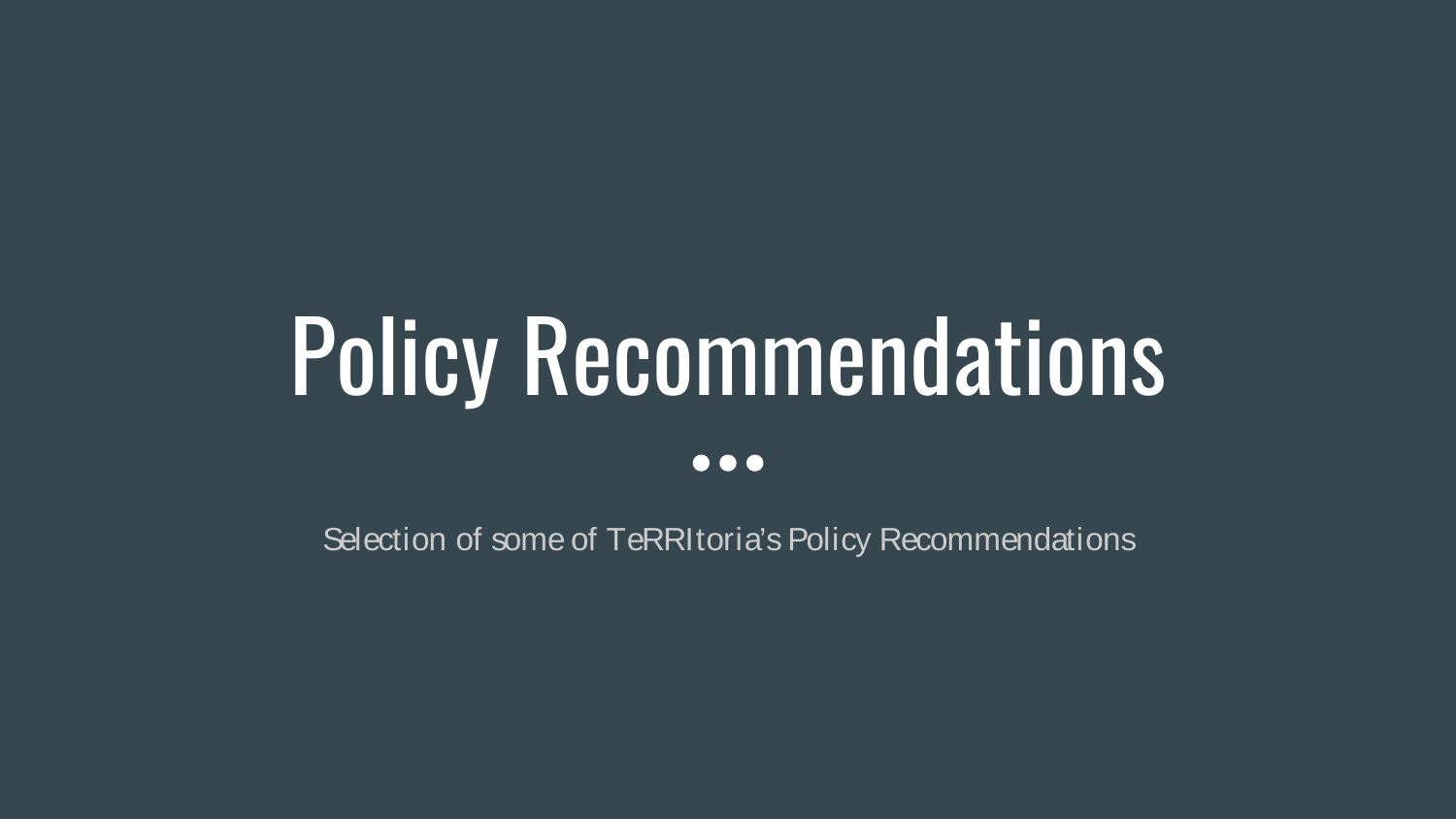# **Part A: Recommendations** ● design stage ● implementation stage ● monitoring and evaluation stage **Part B: Suggestions** ● overall **• enhancing sustainability**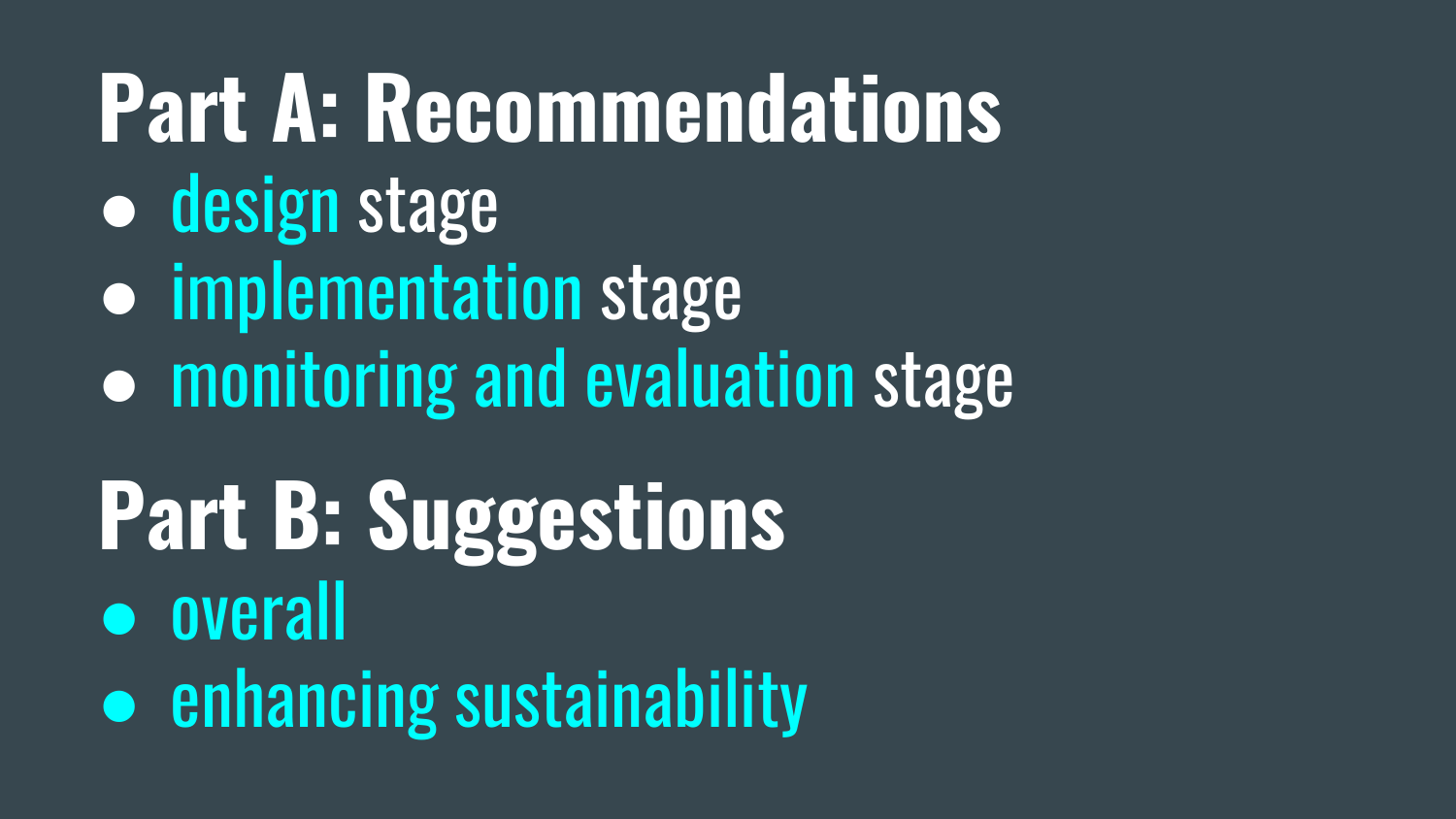## Recommendations for integrating RRI principles into the design stage of regional innovation policies and S3 (incl.EDP)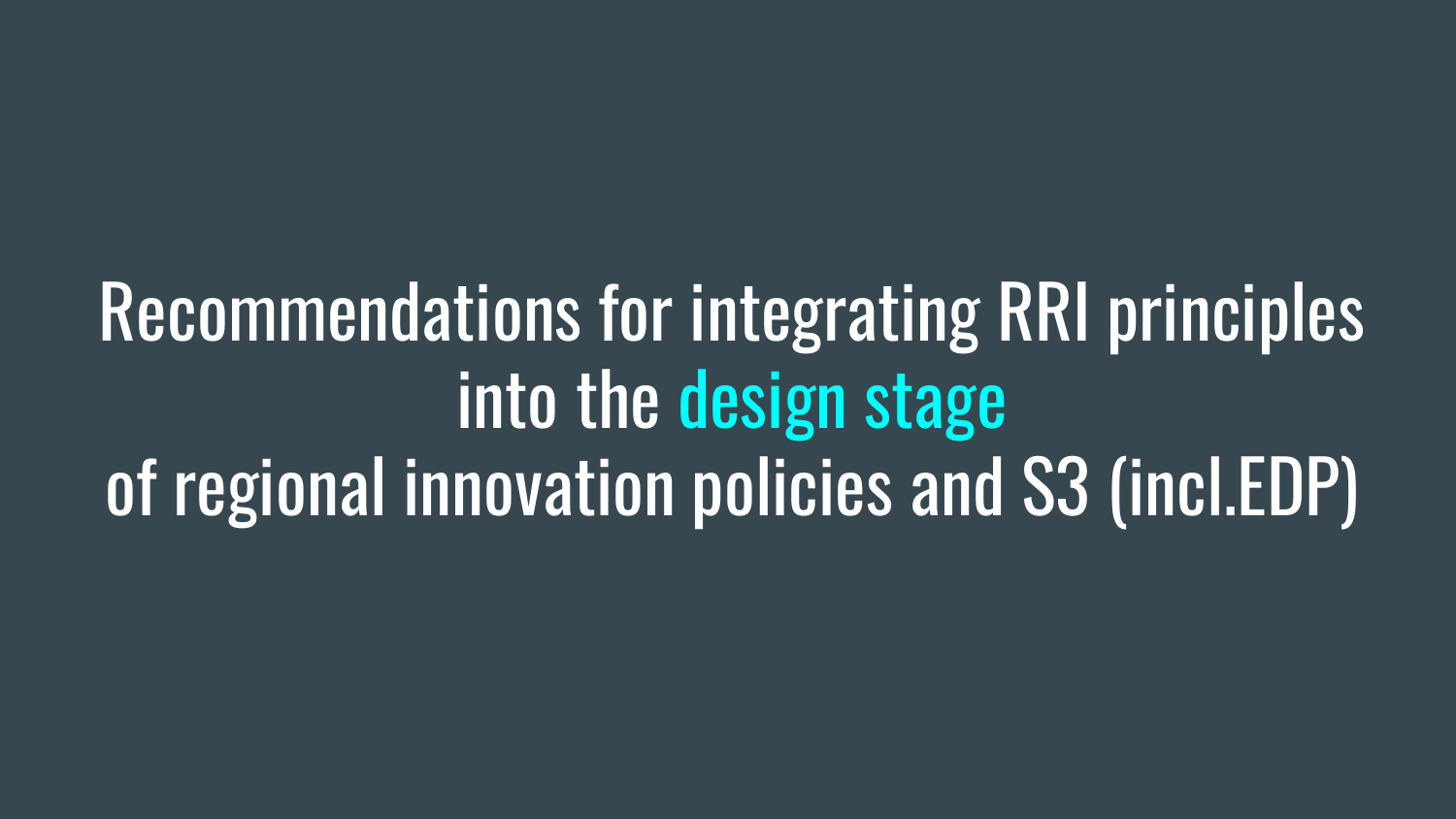### **Collaborative R&I agendas and inclusive engagement**

recommendations that address the integration of RRI principles and dimensions into the design and development stage of the regional innovation policies (addressing EDP too)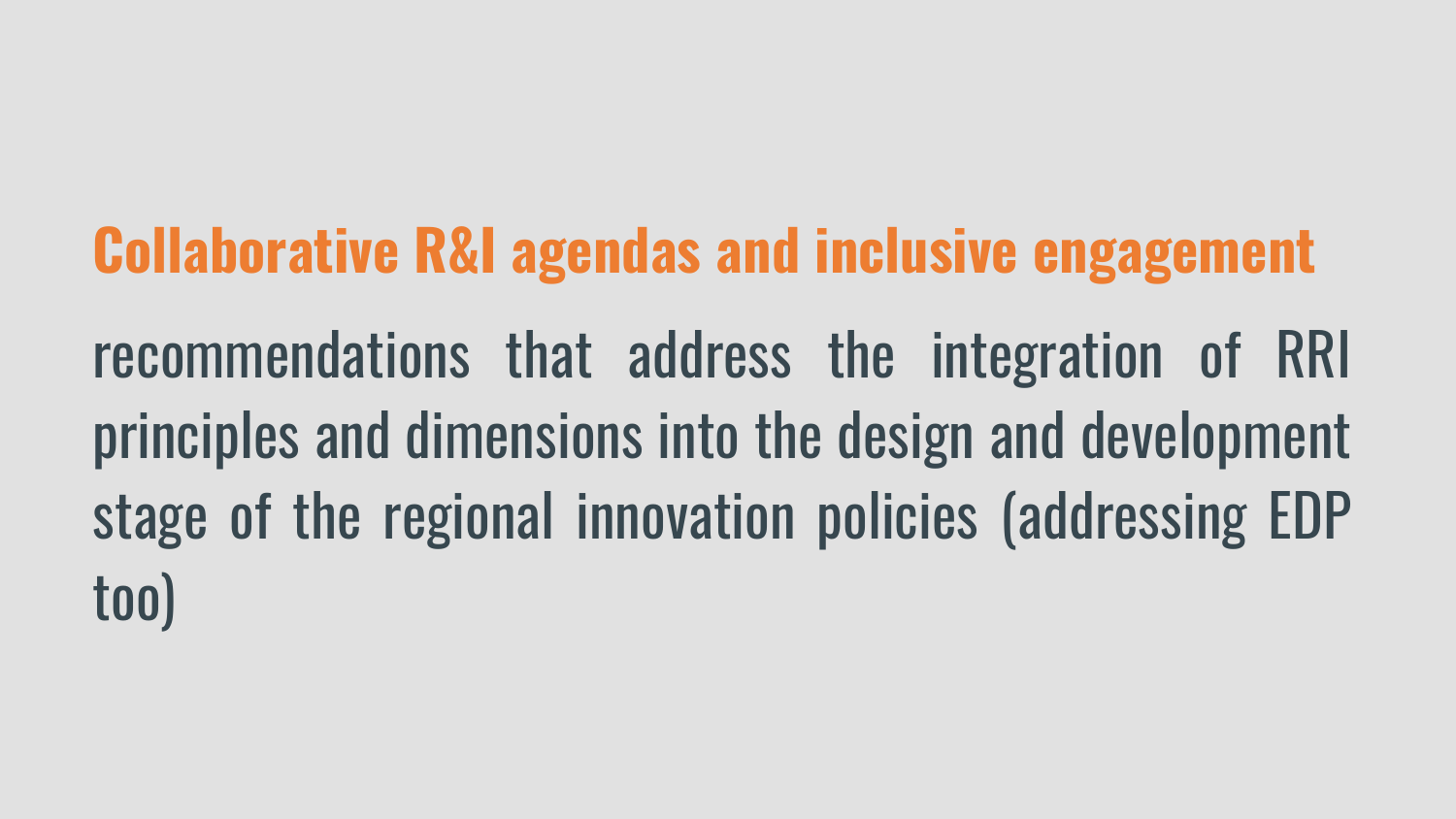In order to engage citizens, who have been repeatedly proven to be the most hard-to-get audience, the territory should firstly initiate the appropriate capacitybuilding activities. These can be short-term activities (e.g. single training events) and/or long-term activities (e.g. developing relevant university curricula in regional universities).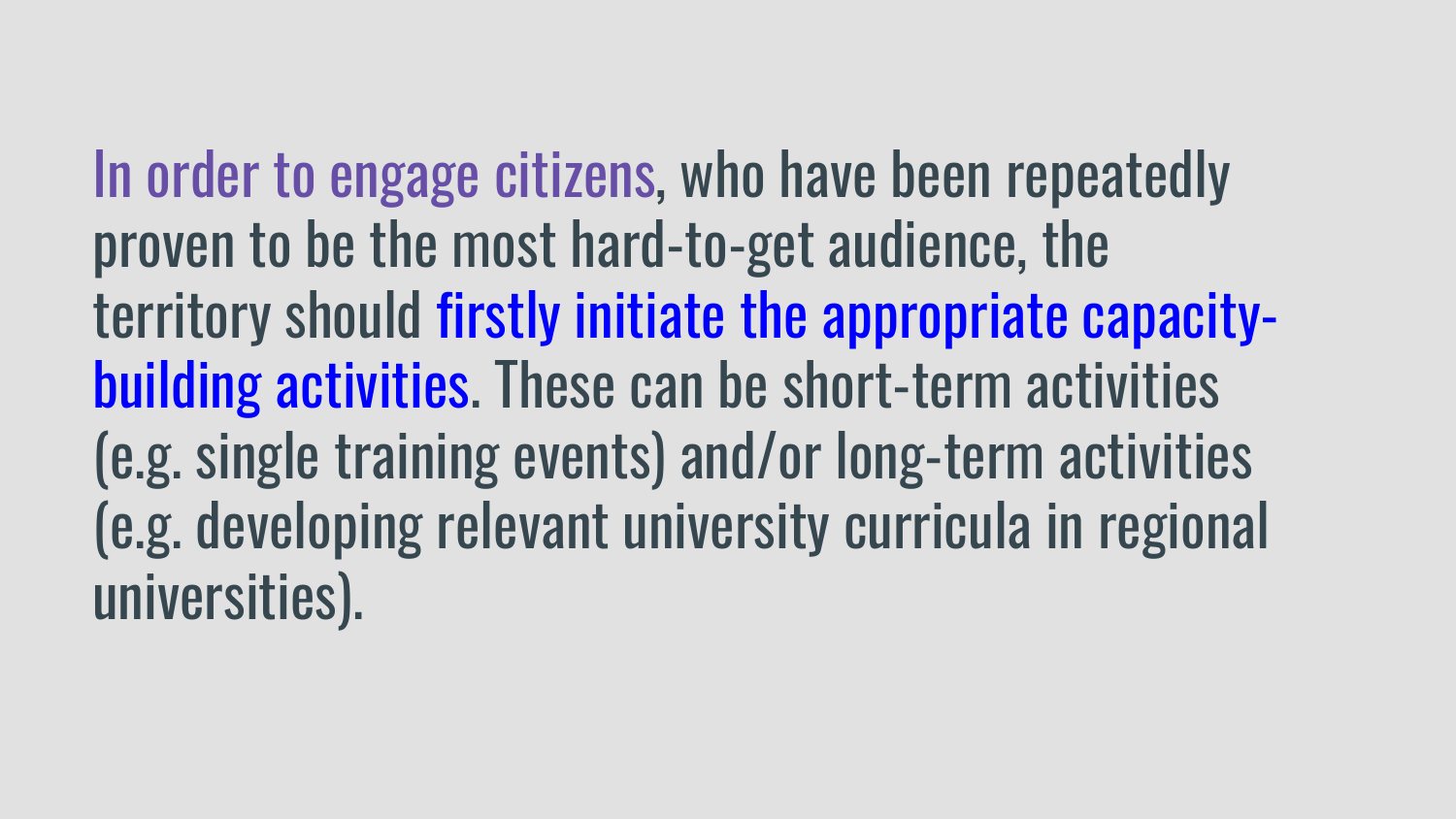The development of collaborative R&I agendas [Gb] can build on the challenge-based approach, thus ensuring that regional needs and problems are genuinely considered.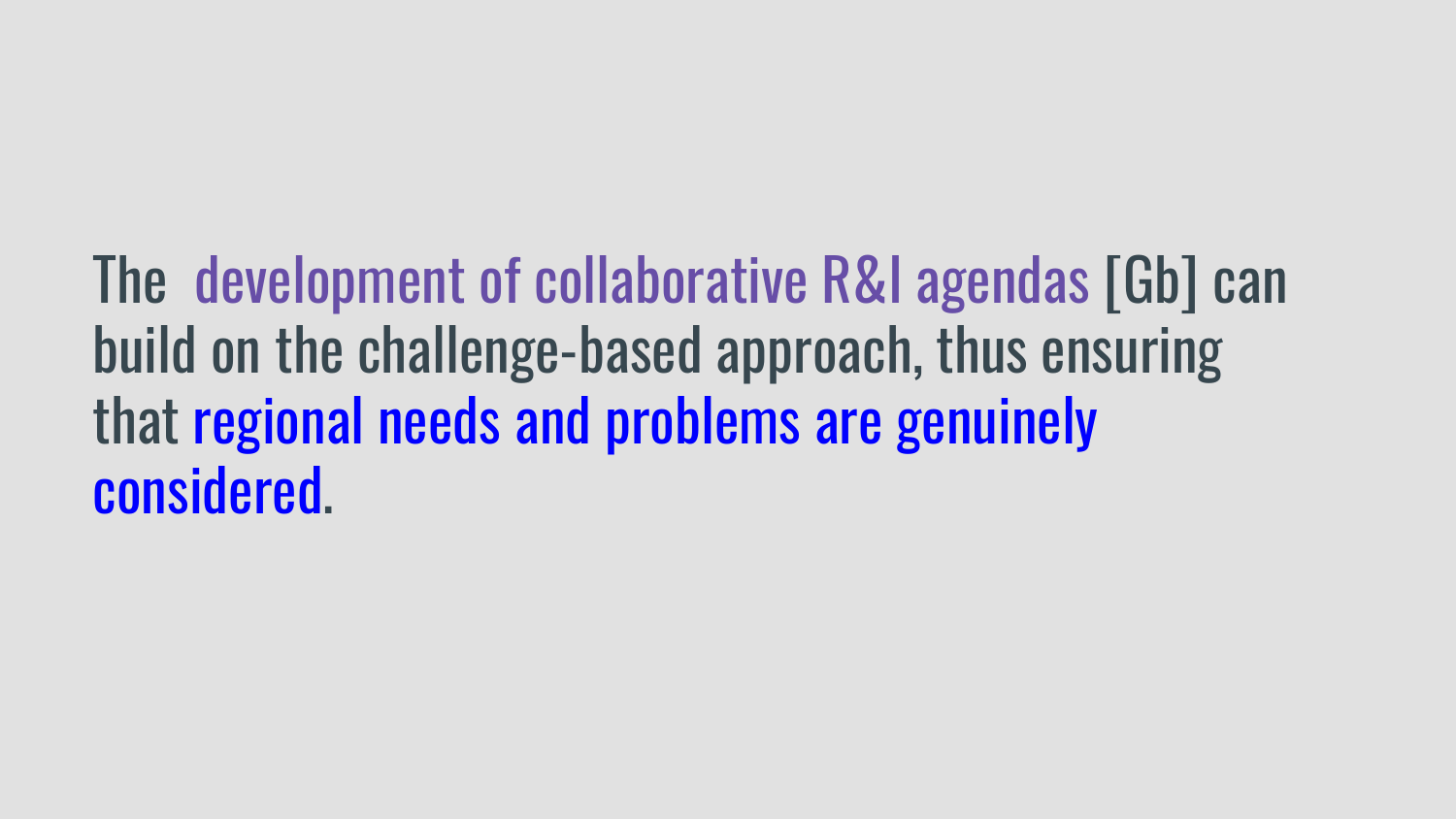Different fields and disciplines [ER] should be represented in the consultation activities; one should avoid involving representatives coming exclusively from STI-related fields or natural sciences.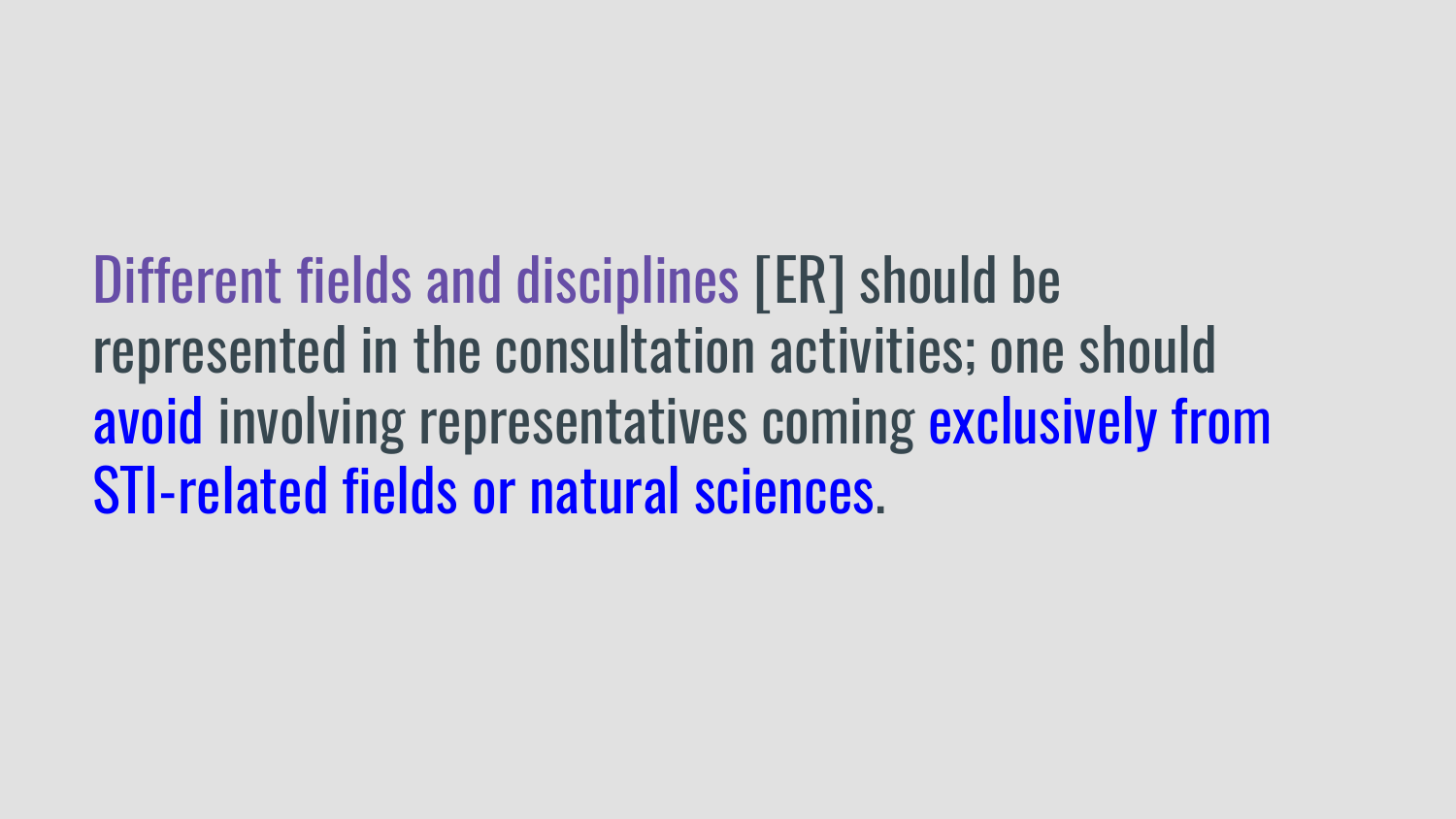Target stakeholders [RCM] should be engaged from early in the design process, and a follow-up communication with them should always be pursued (if possible, follow-up synergies as well); it is then easier to retain or even extend the regional connections and build networks.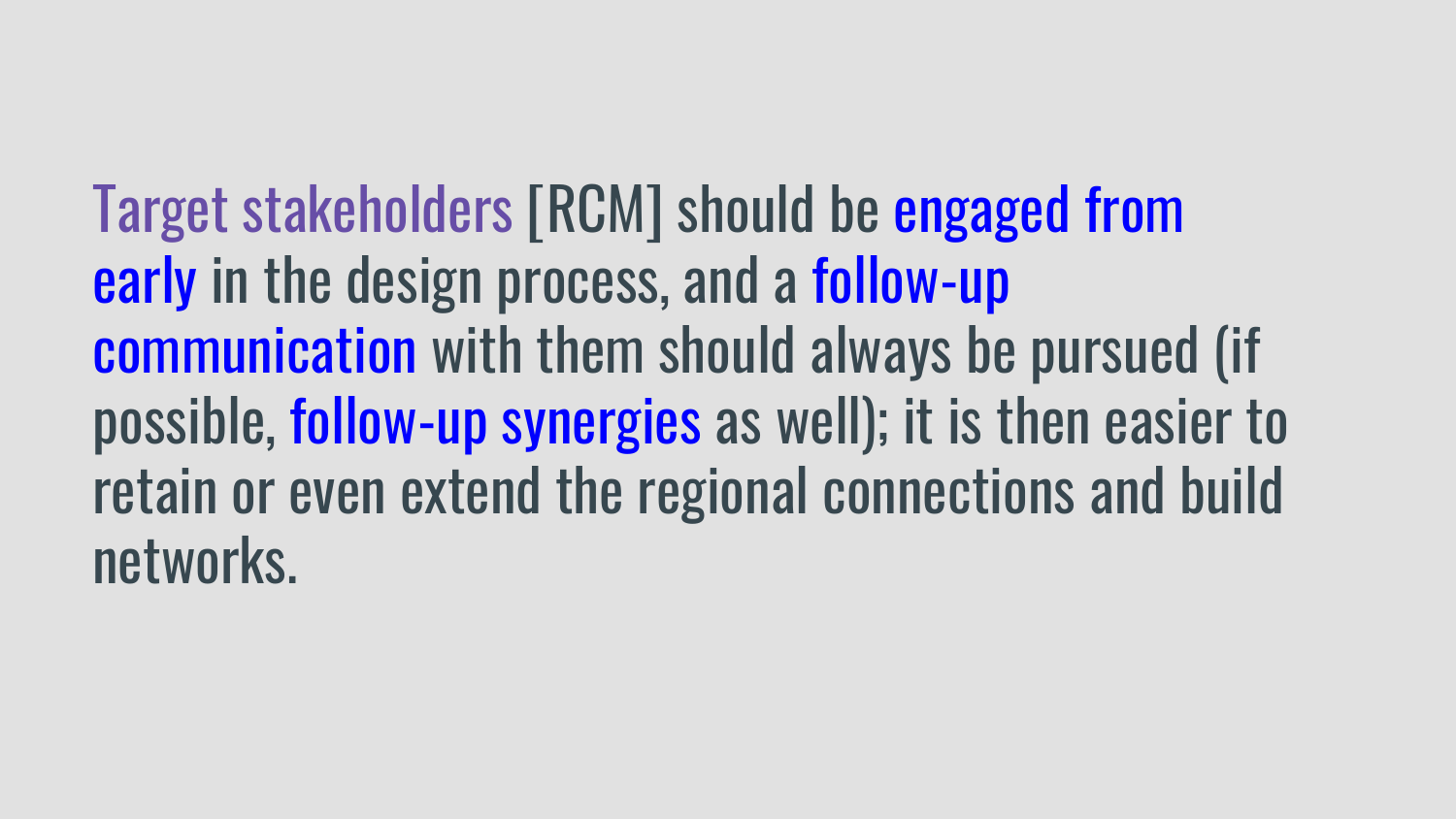New coalitions can be formed through various consultation meetings, events, or workshops. Regional Open Innovation Platforms (ROIPs) can particularly create an encouraging environment.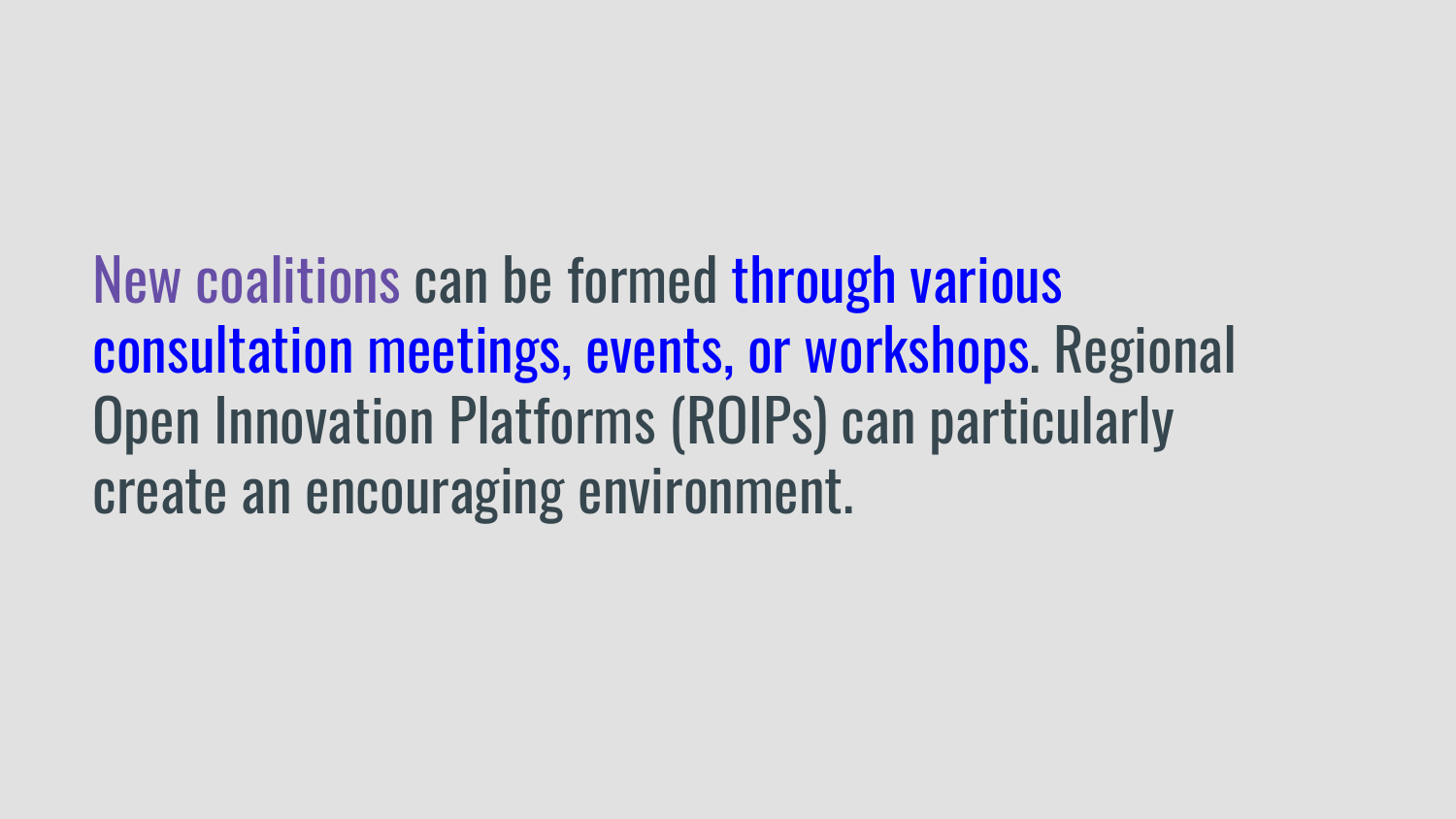The sample of involved actors can be widened through the following: capitalizing on organisational mapping; capitalising on territorial networks (strategic networking); providing incentives to the various stakeholders in order to participate in the R&I processes.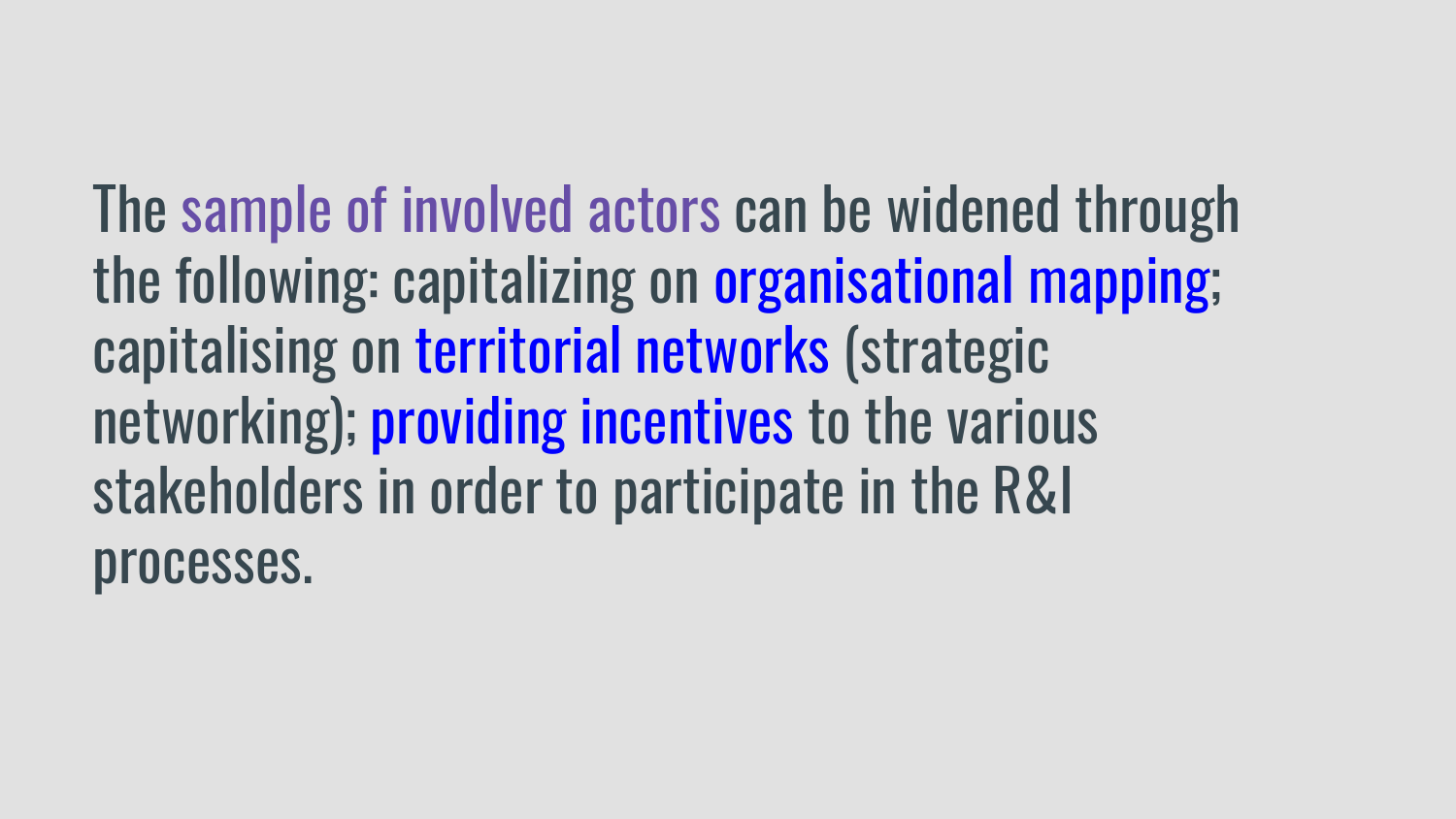#### **Openness and Transparency**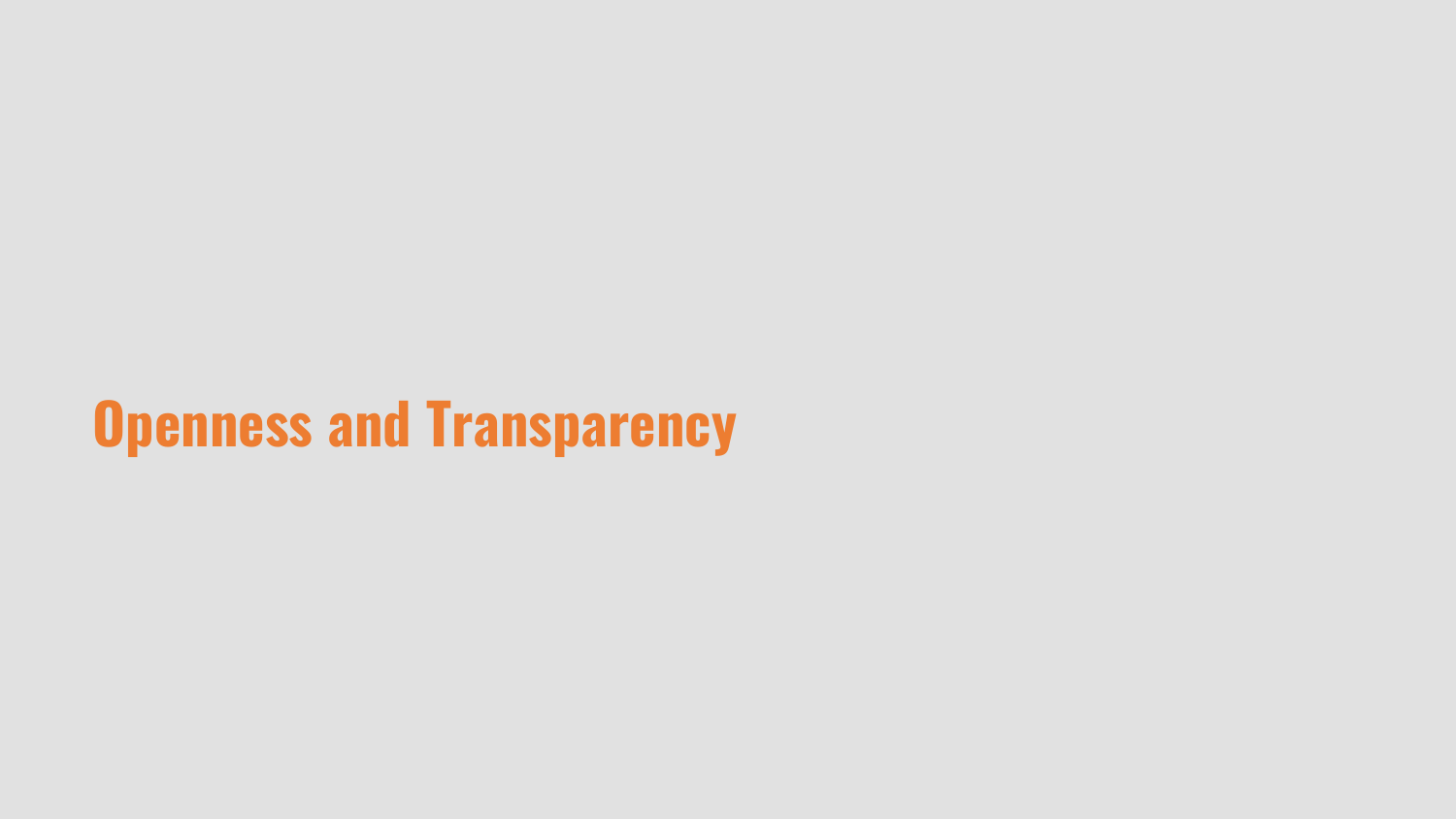The design processes of regional R&I policies should be open and transparent to the wider public (e.g. open consultation initiatives); in this case, the public and interested stakeholders can be genuinely involved in the construction of their territory's vision –thus not allowing regional agendas to be hijacked by established interests and "experts".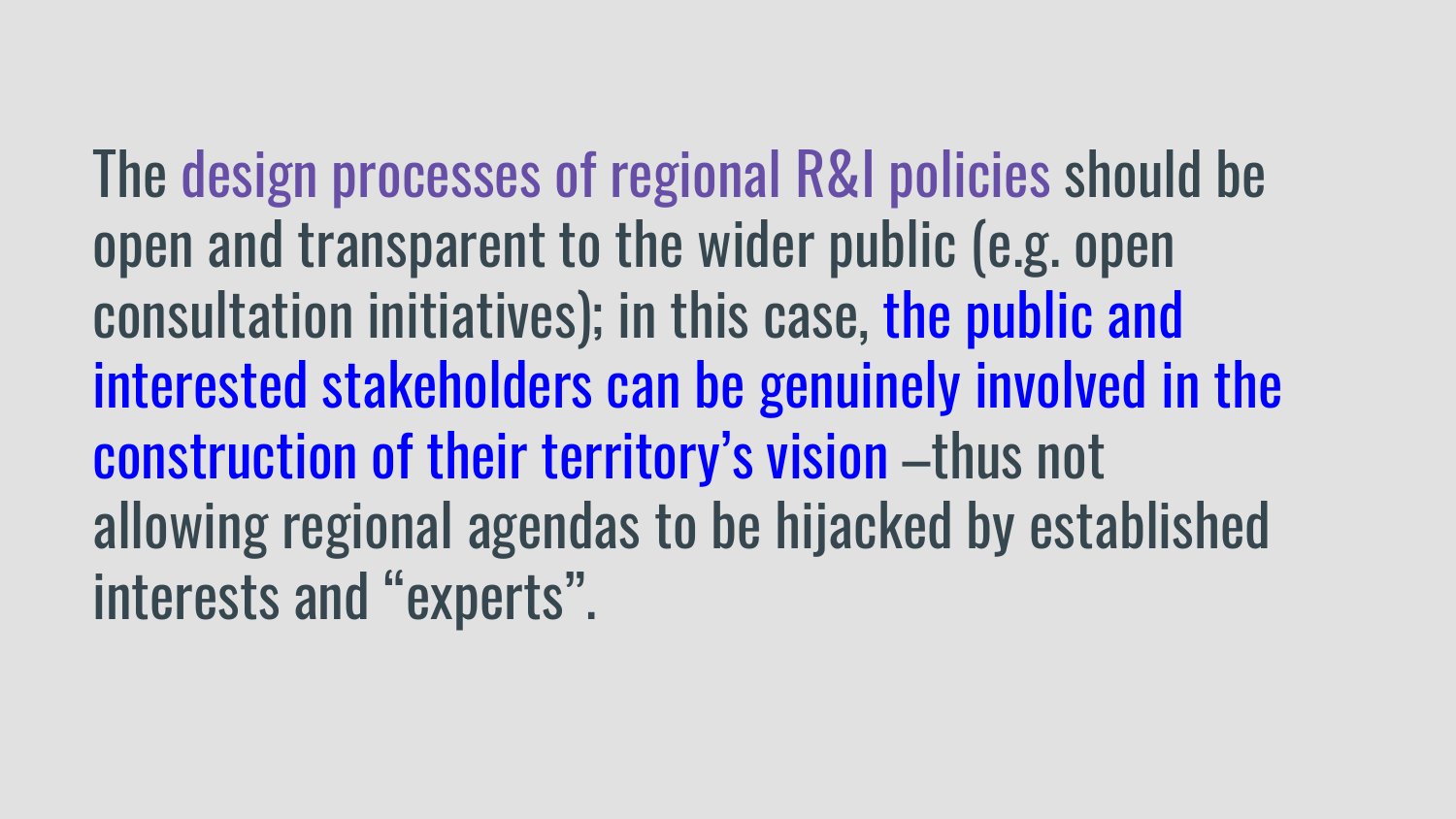#### **Entrepreneurial Discovery Process (EDP)**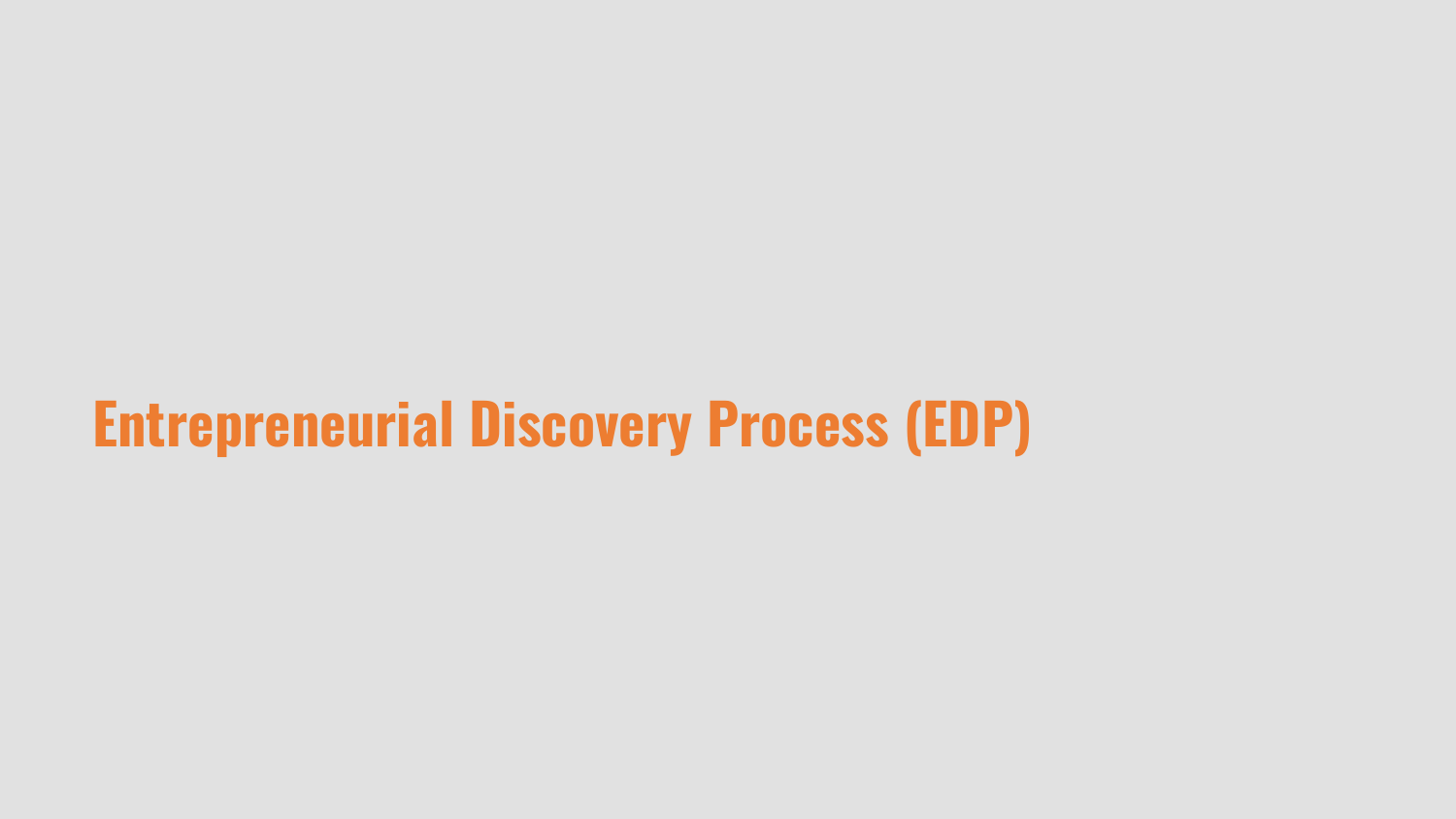The benefits of RRI and Public Engagement (PE) on EDP outcomes should be promoted; it should be systematically highlighted that the integration of RRI principles in EDP facilitates the unlashing of local creativity, thus ensuring greater competitiveness and economic growth.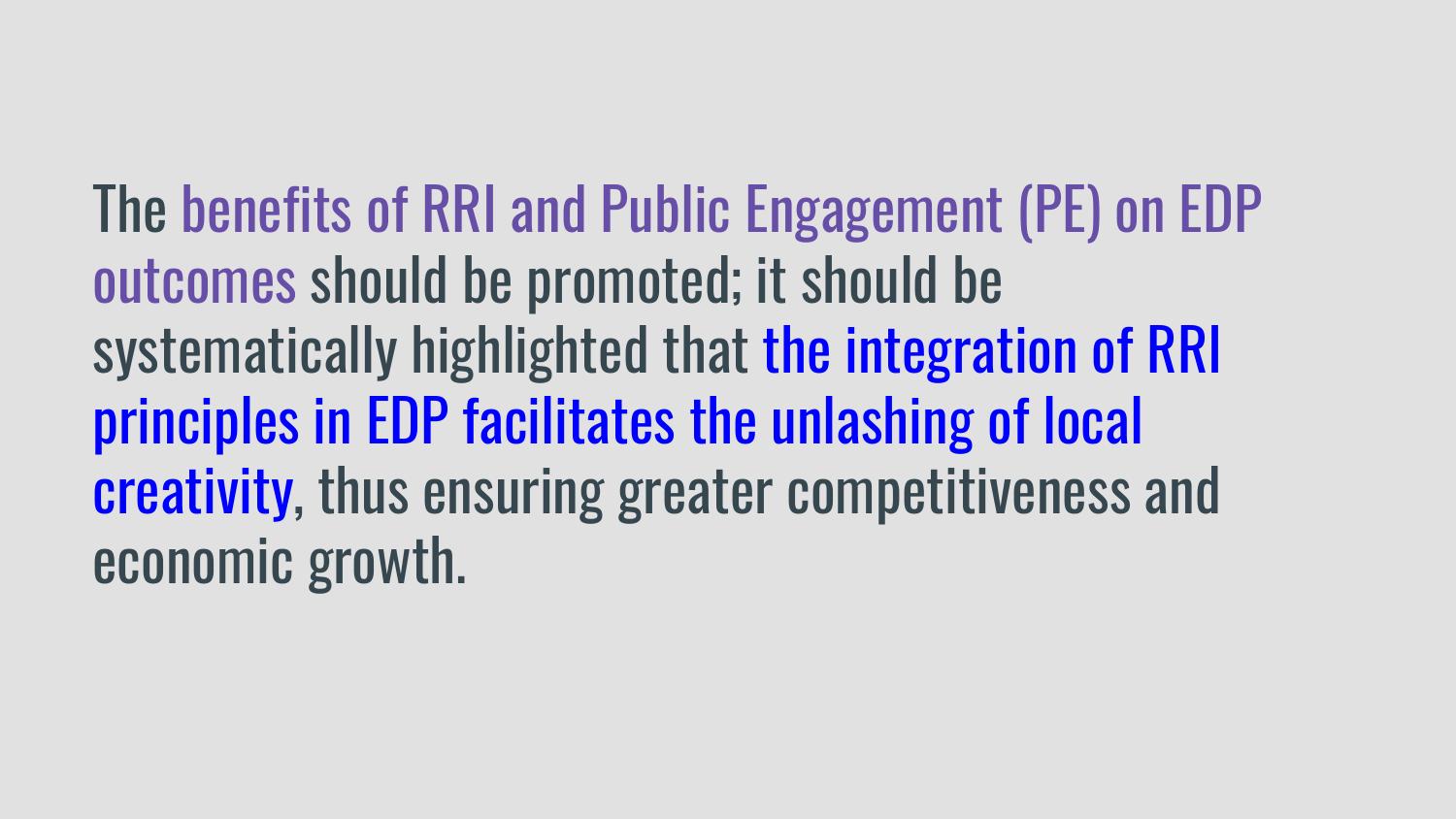Recommendations for integrating the RRI principles and dimensions into the implementation stage of regional innovation policies and S3

Policy recommendations have been formed with reference to the integration of each one of the four dimensions.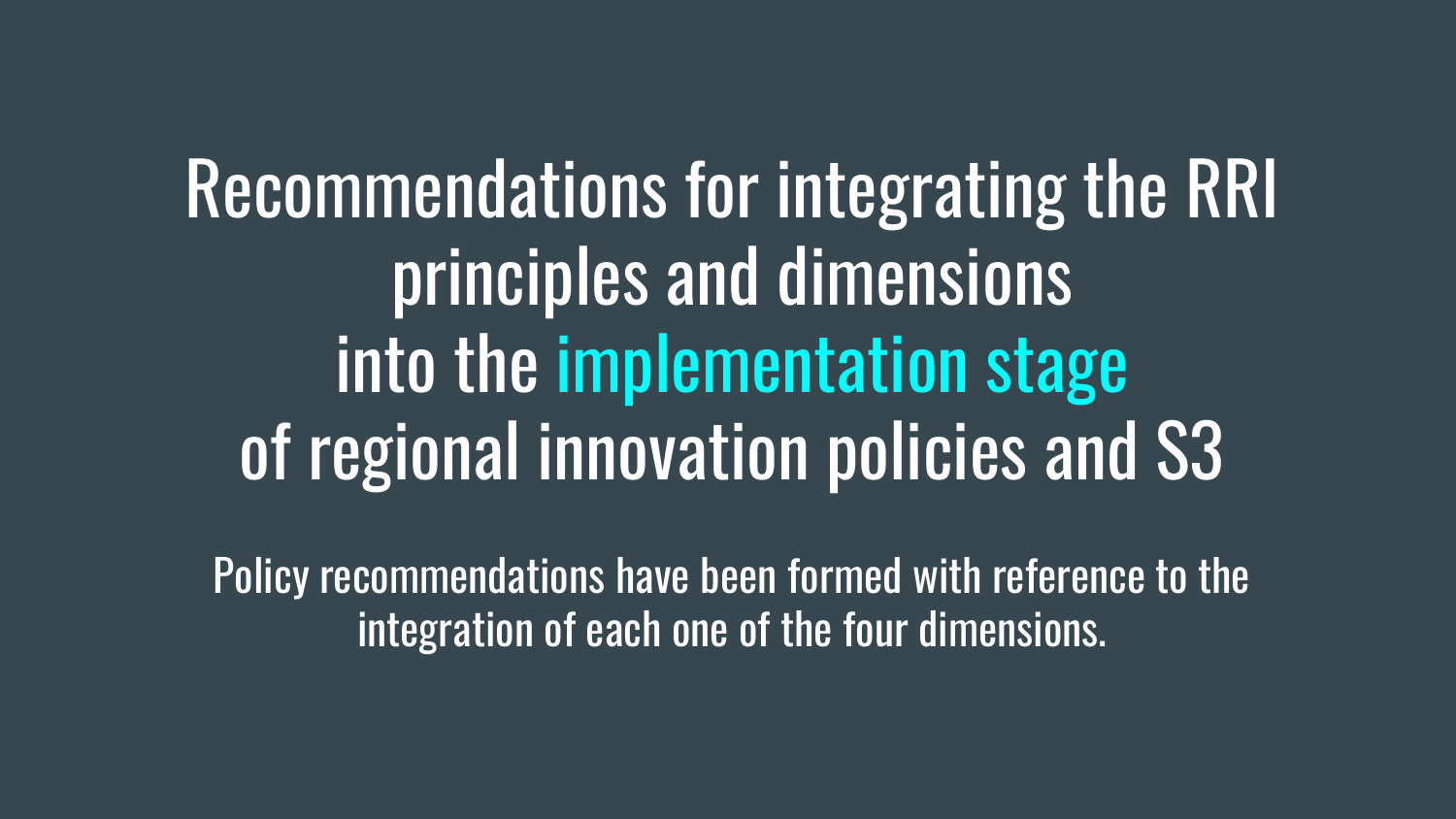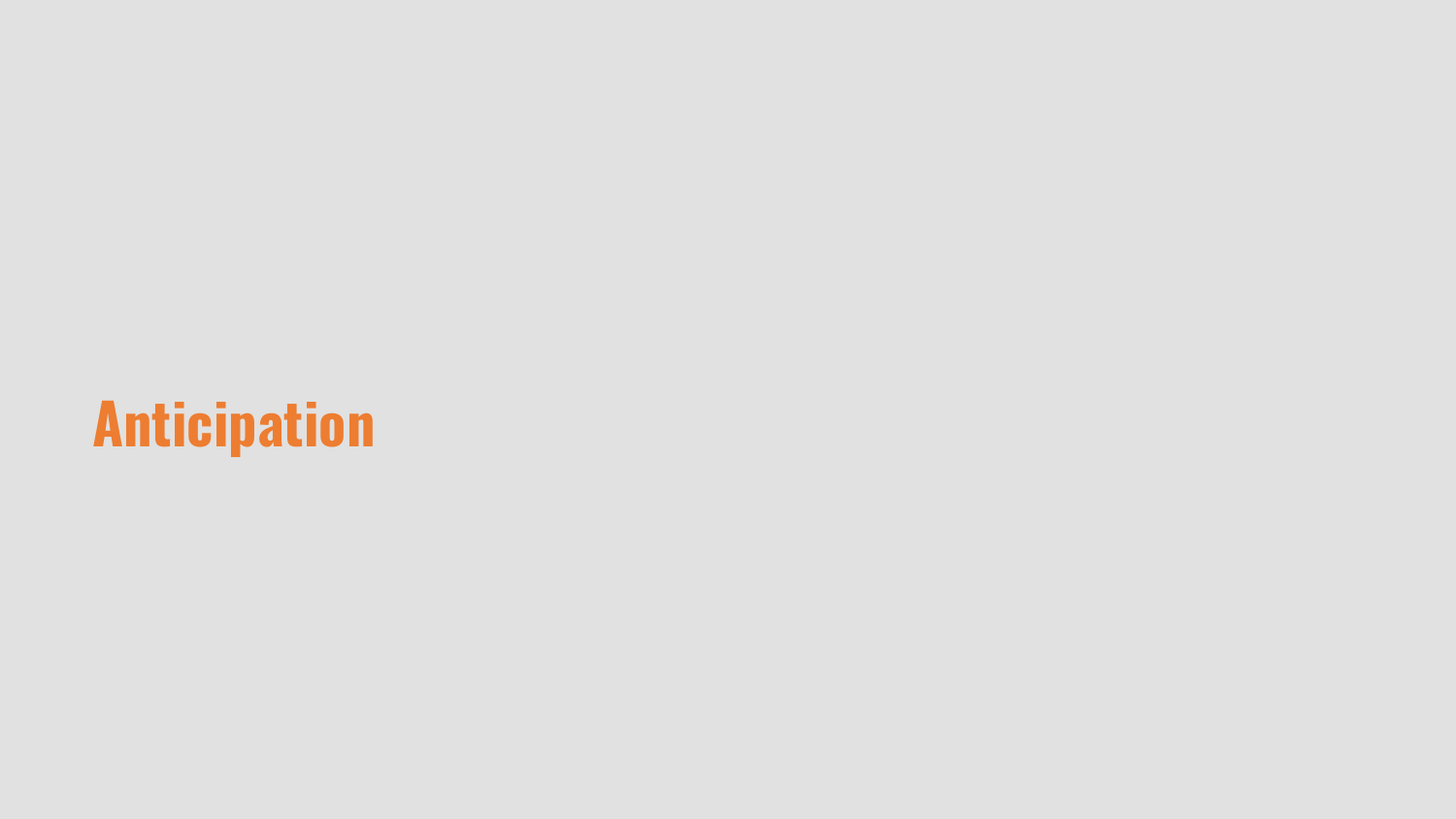#### S3 and other regional innovation policies can enhance anticipation by:

- Realising foresight exercises (e.g. future scenarios exercises) and forecasting, so that the S3 decision-making is based on a set of logical and anticipated assumptions.
- Developing anticipatory governance mechanisms, by integrating features/principles of technology assessment.
- Employing theories of change when setting new goals.
- Consulting mission-oriented approaches –in this way RRI is also integrated into S3 in a sustainable way.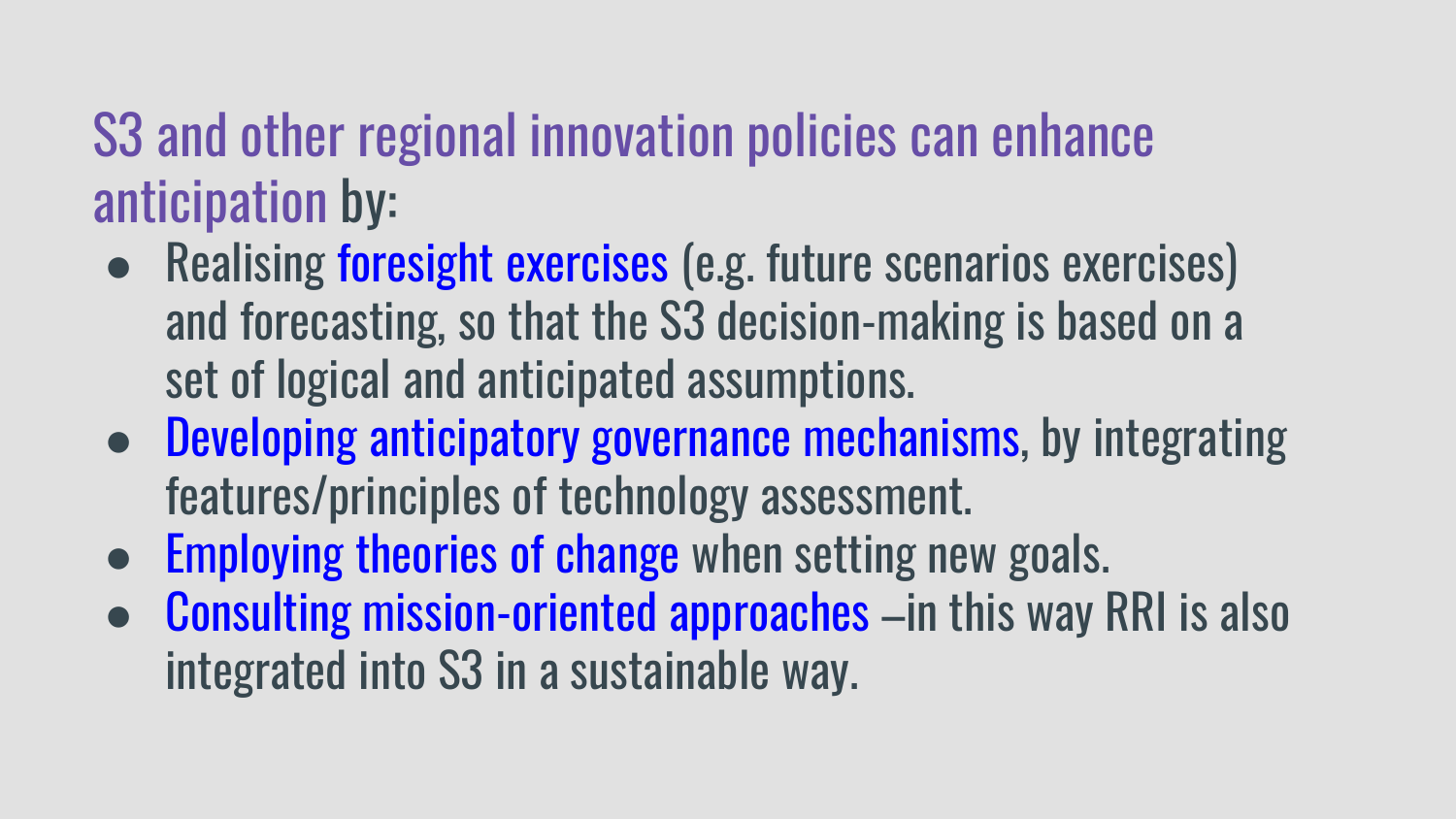#### **Inclusiveness**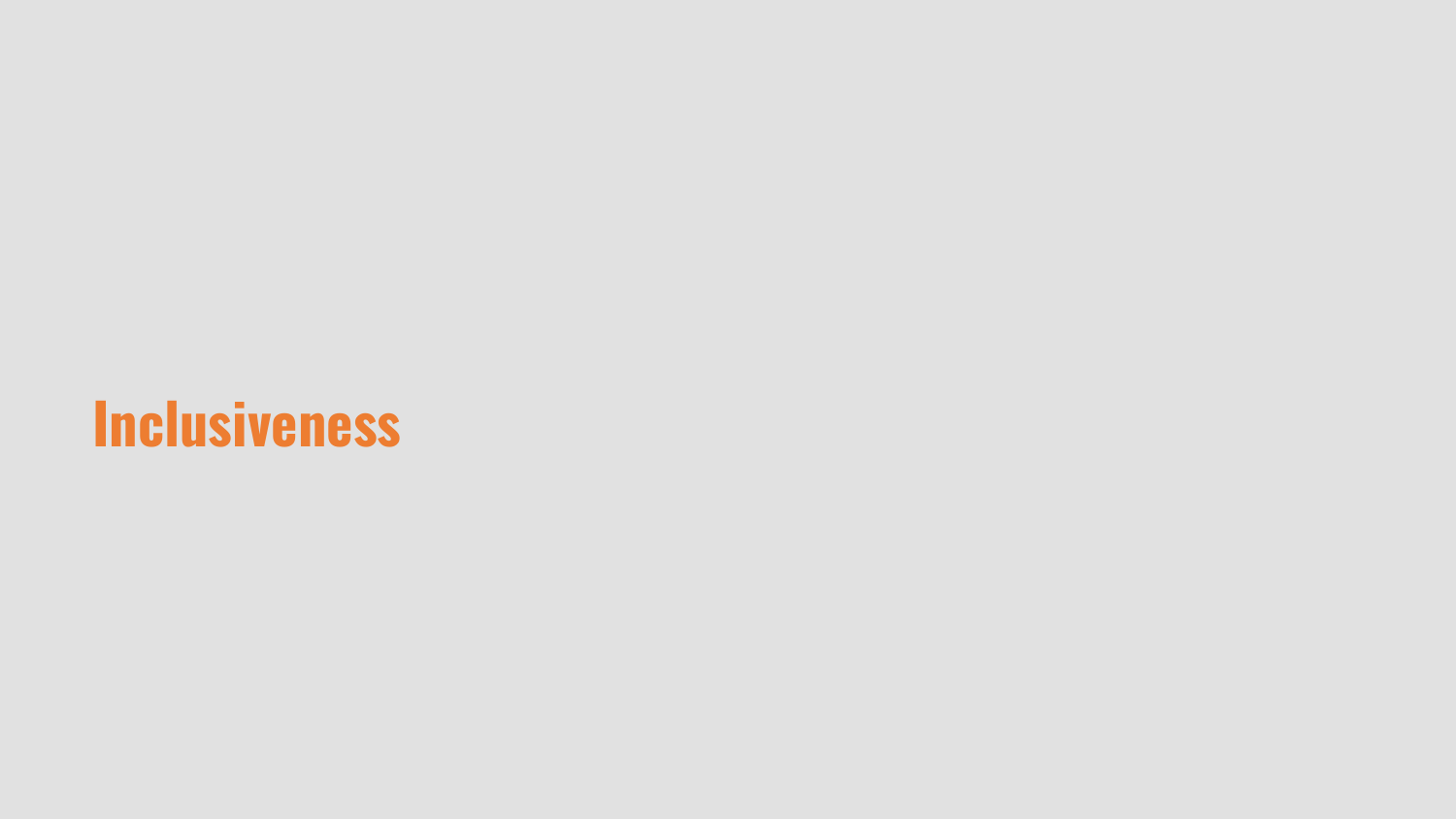Inclusiveness of S3 and other regional innovation policies can be enhanced by ensuring that the R&I agendas developed are truly collaborative, building on intra-regional collaboration and that the different actors' perspectives and interests are represented.

When attempting to include different actors' perspectives and interests, potential conflicts may emerge; these should be managed at all times and turn into sources of knowledge. To manage the conflicts, present the target topic as a win-win situation to all sides, or a priori initiate something that is beneficial to all sides –even for different reasons.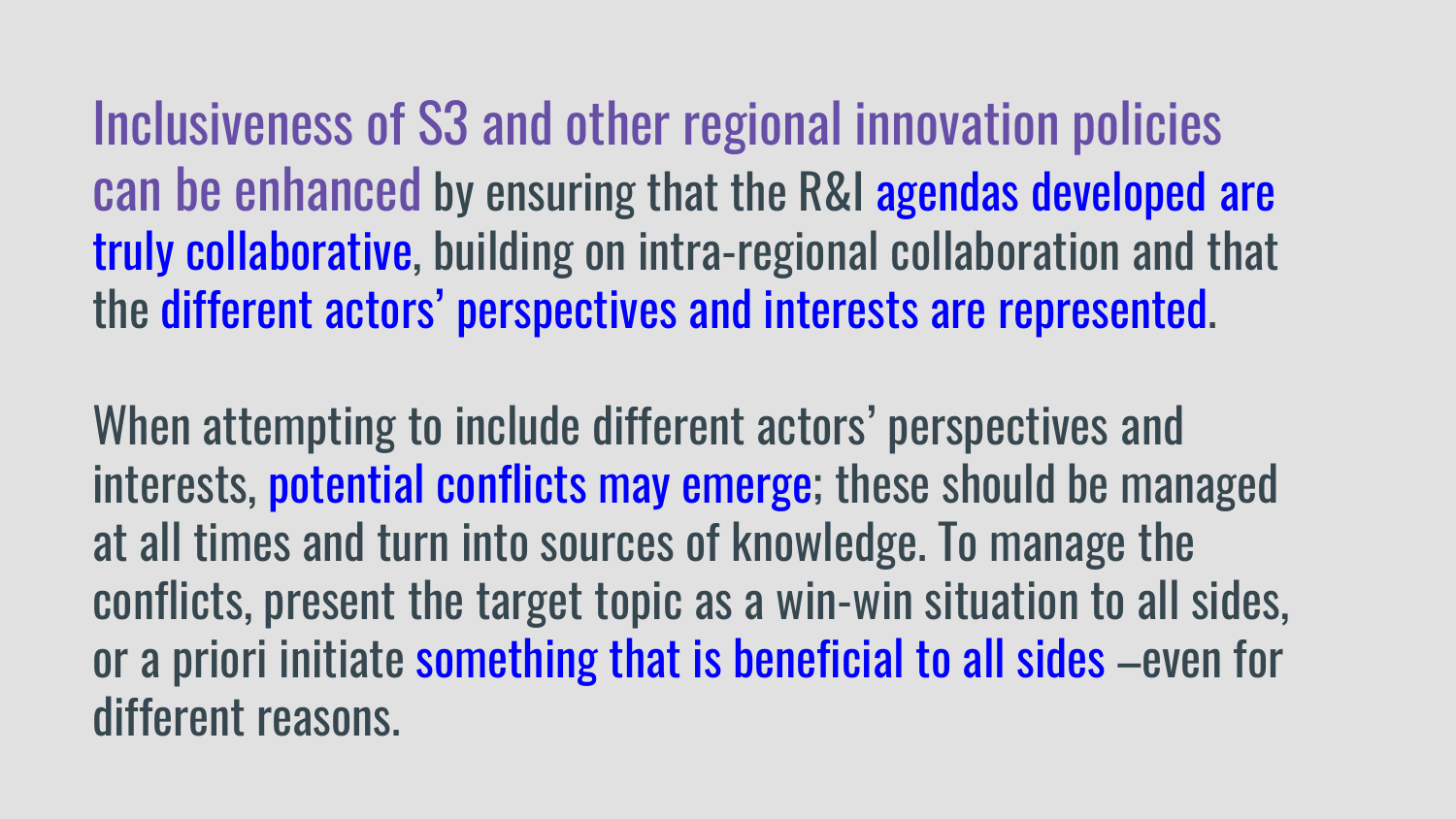Inclusiveness of S3 and other regional innovation policies can be enhanced by ensuring that a reference to equality principles and inclusiveness is included in the S3/regional policy and its strategic document.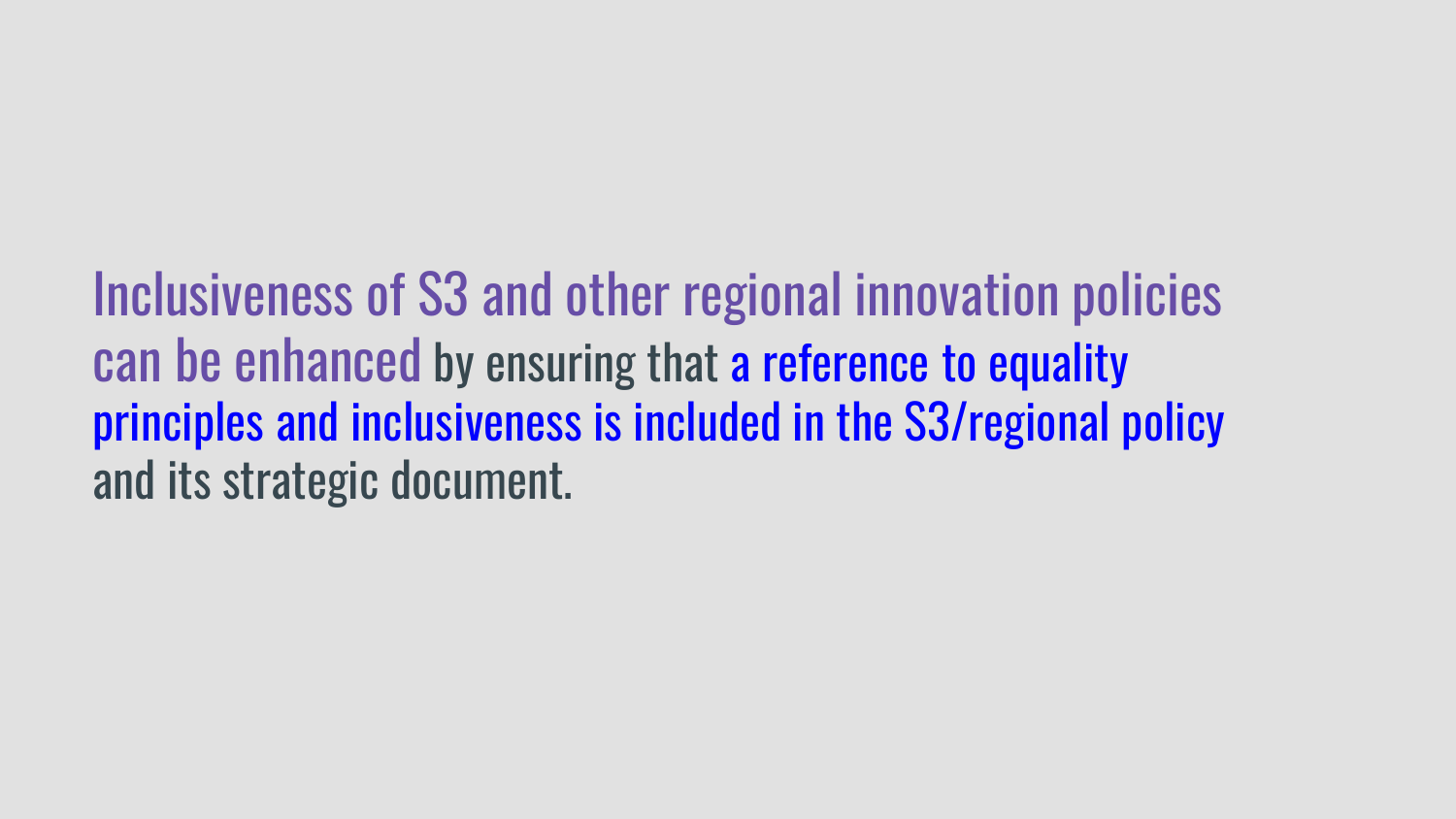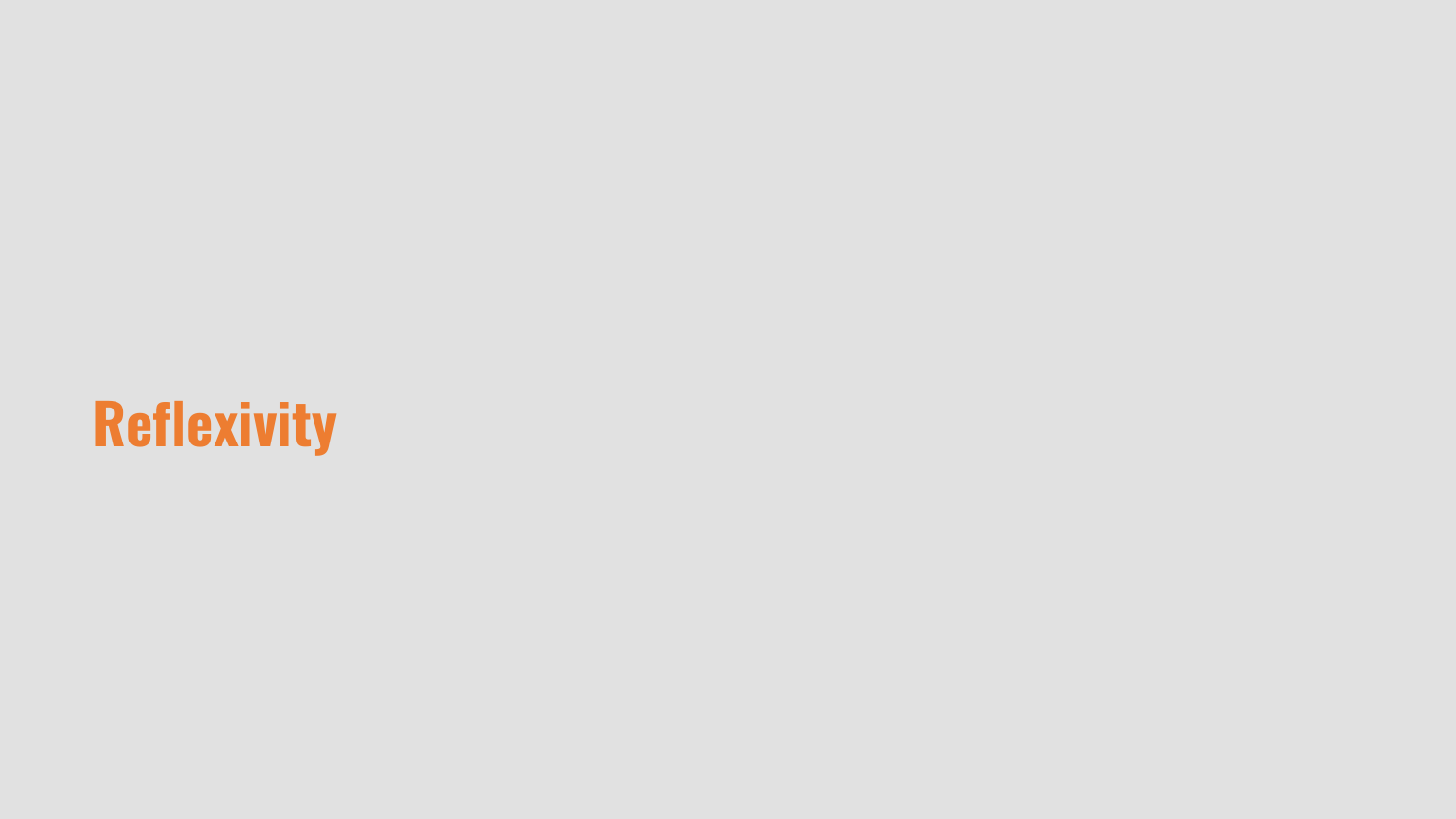To foster the reflexivity of S3 and regional innovation policies, 'self-analysis' and 'self-criticism' should always be made while designing and implementing such policies; feedback received should be appreciated at all times, and be accompanied by a receptive-to-change attitude.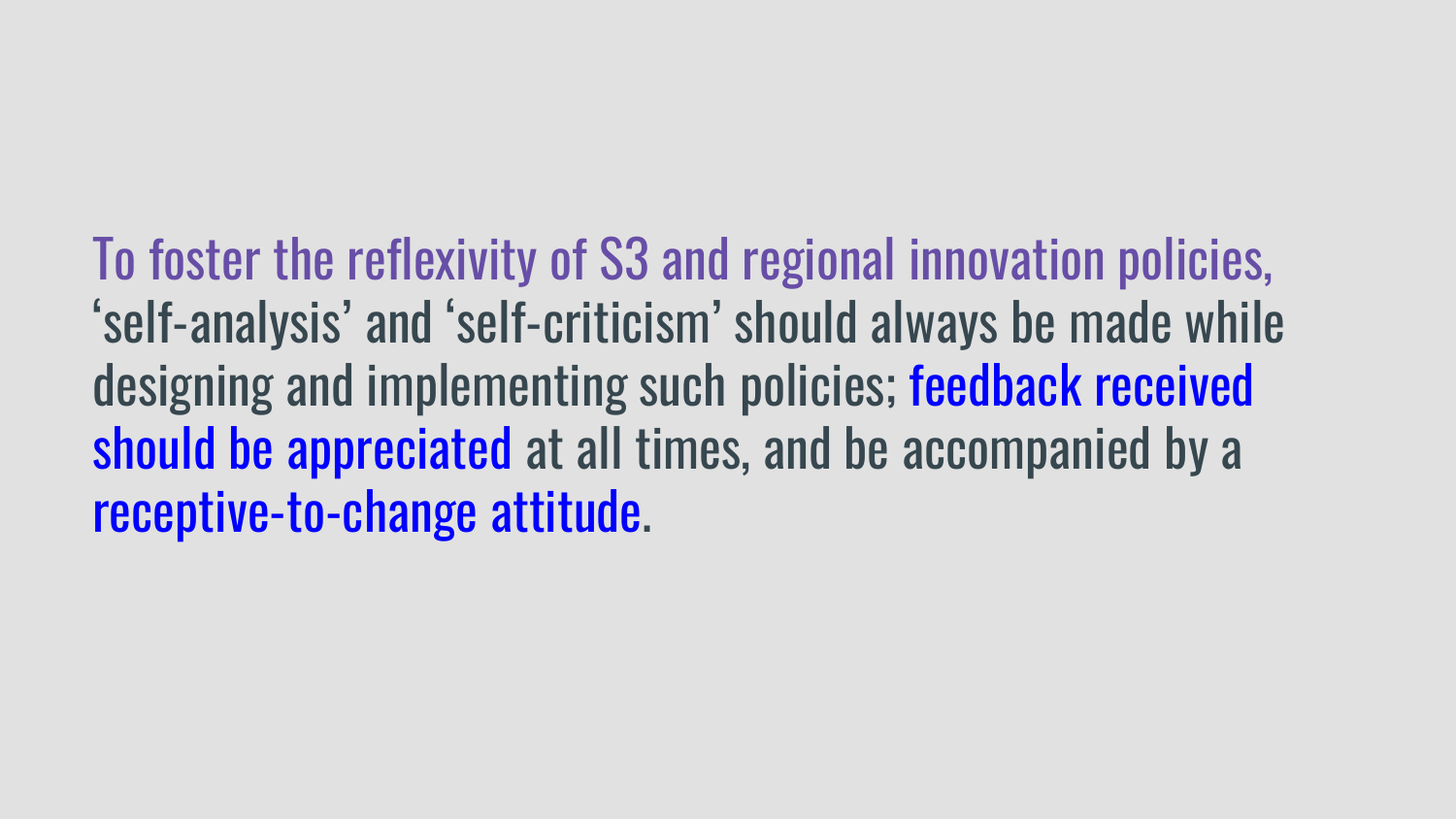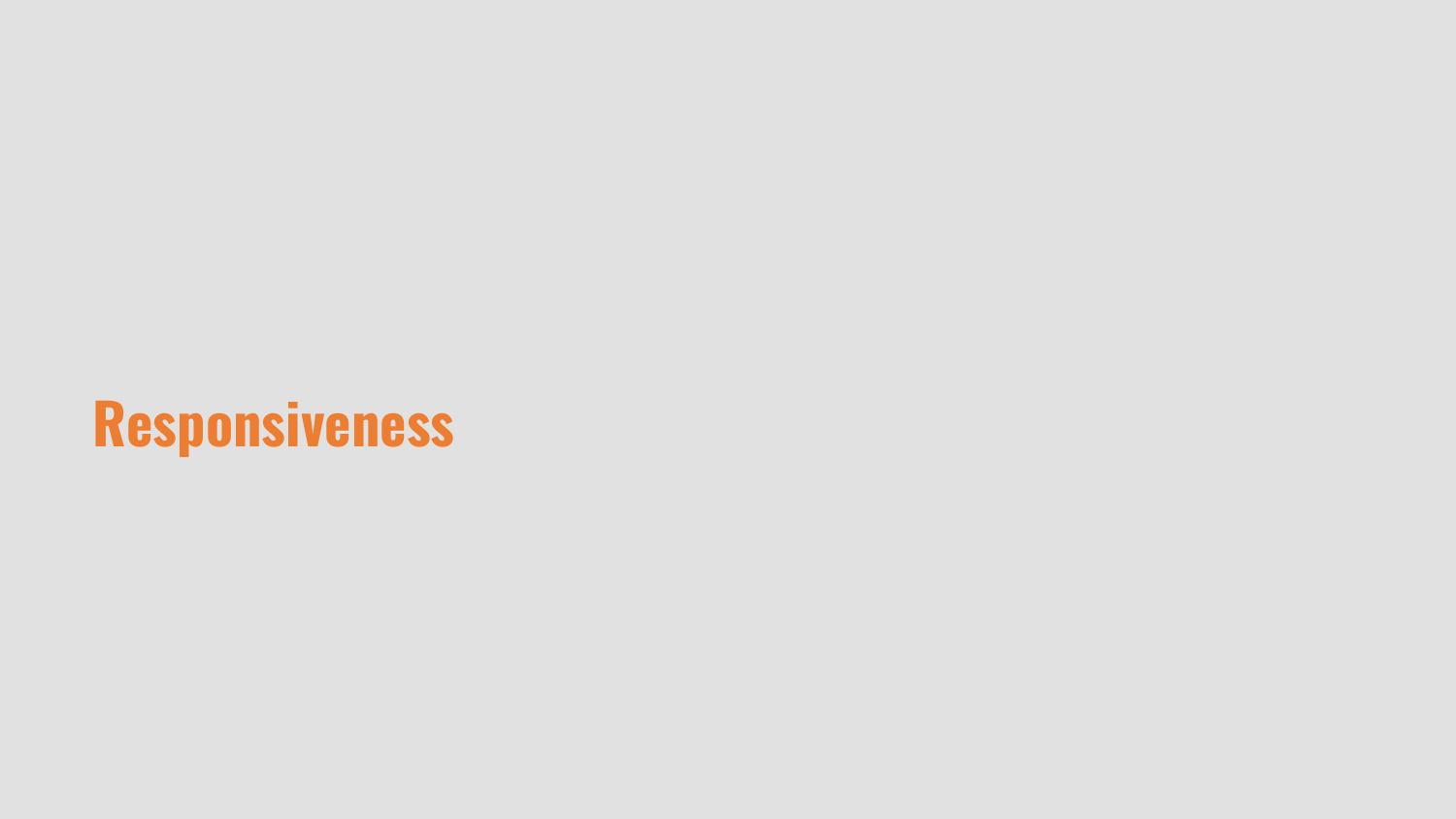Responsiveness signifies keeping up with the new developments; particularly new EU / national / local policies, priorities and directions, new scientific, technological and societal trends as well as new societal/political pressures (e.g. on gender issues) should be considered for updating or readjusting the content of the policies.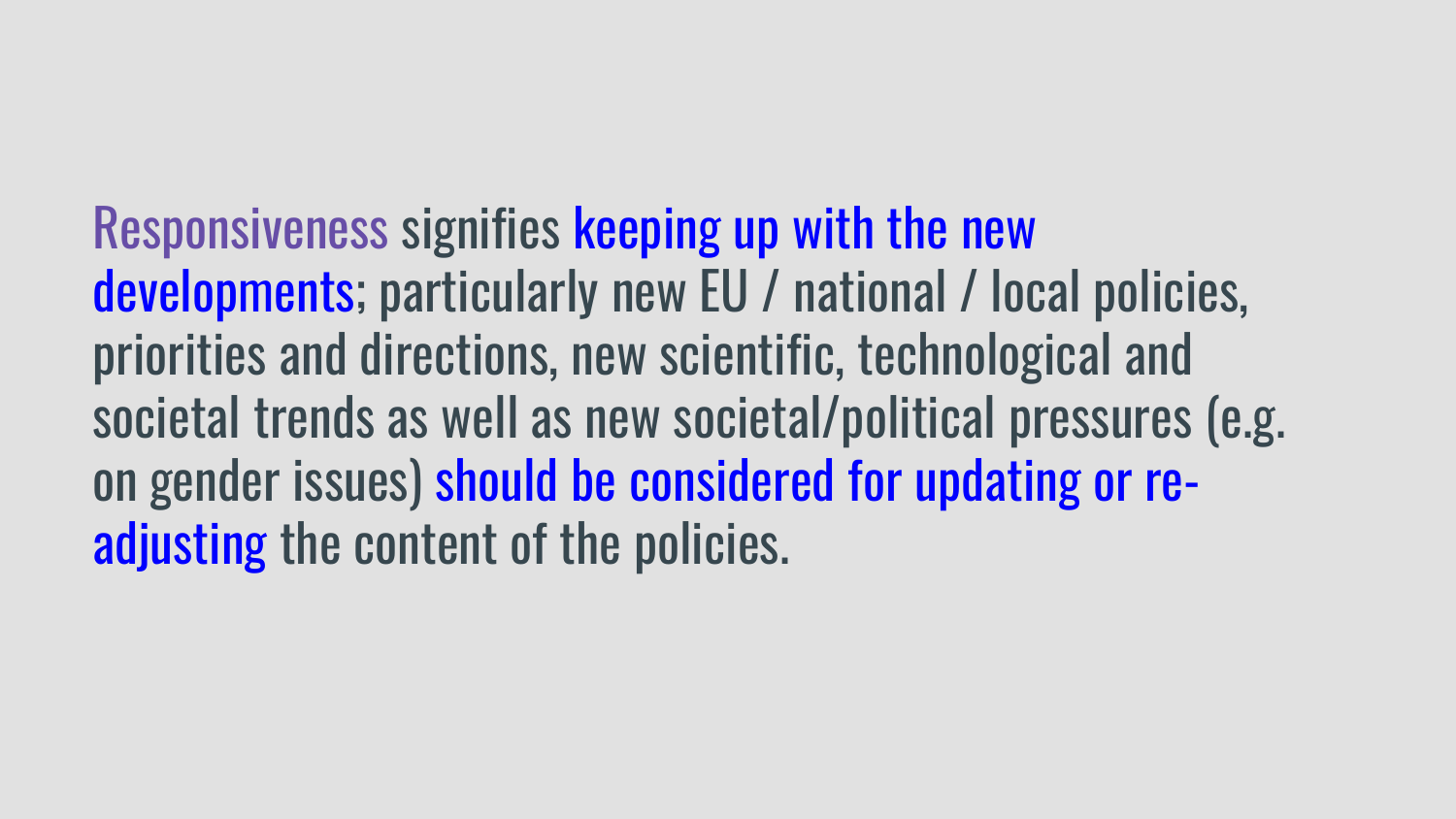Recommendations for integrating RRI principles and dimensions into the monitoring and evaluation stage of regional innovation policies and S3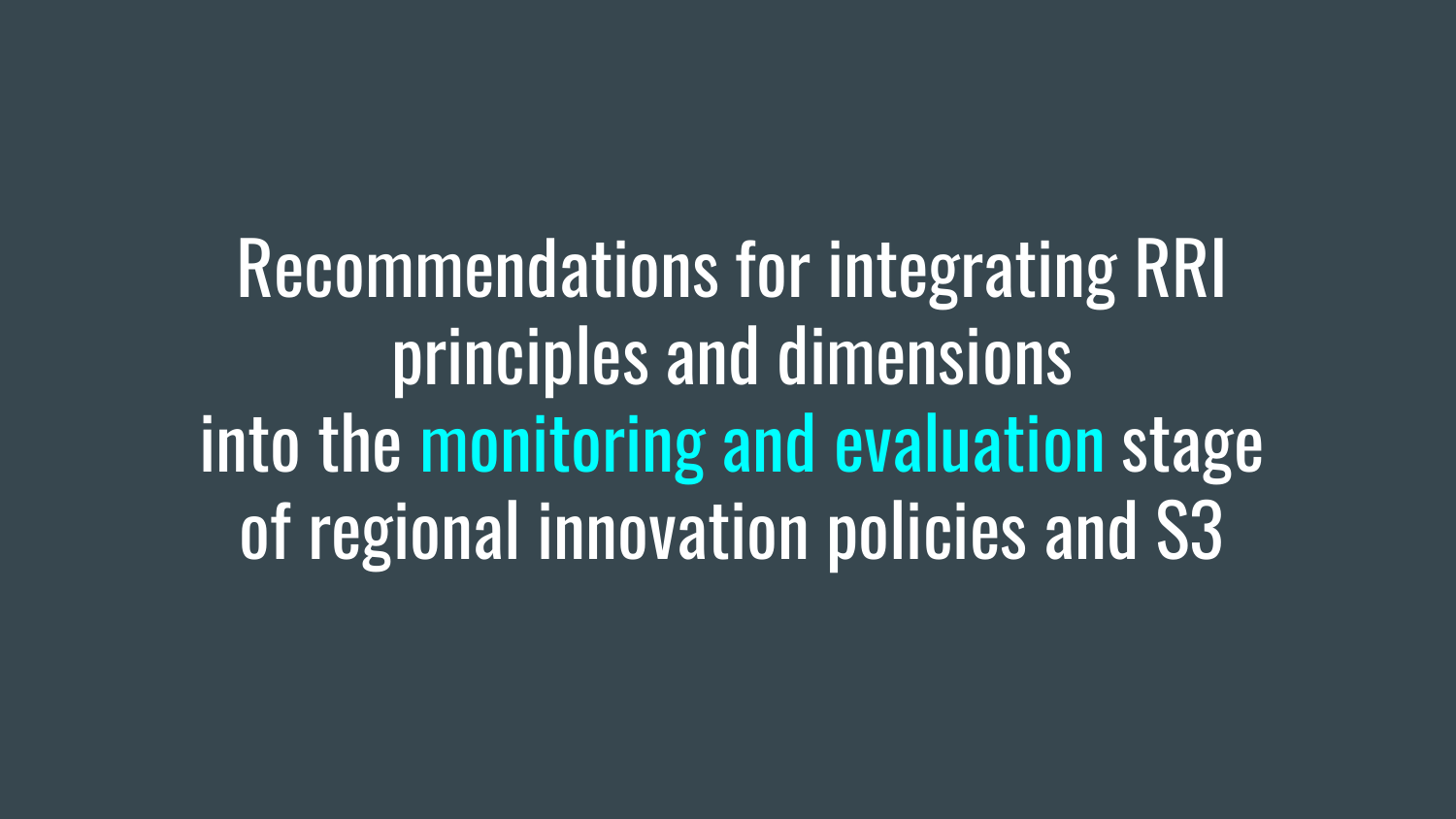### **RRI-driven monitoring and evaluation**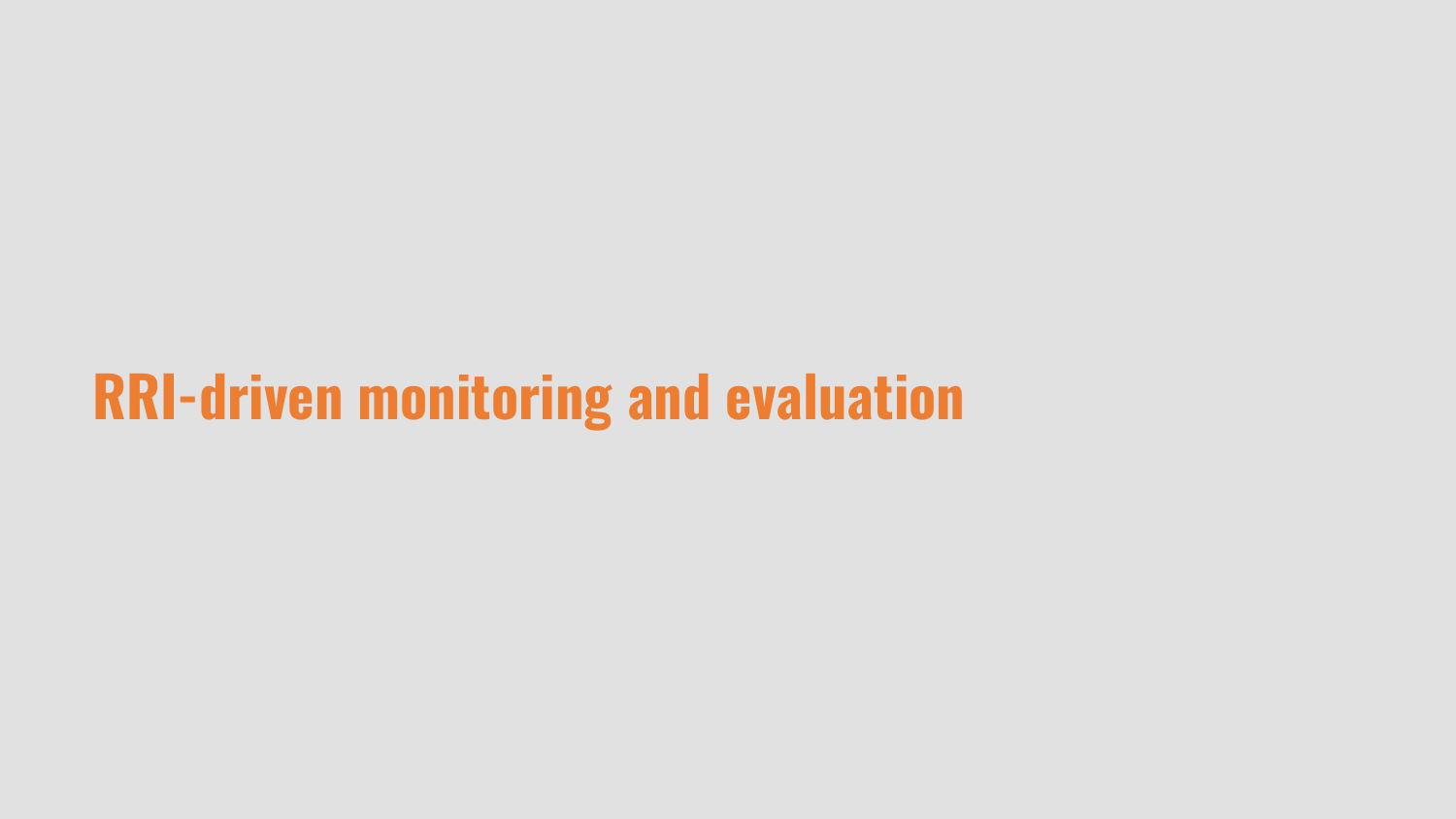Principles of social responsibility can be integrated into the S3 impact assessment since social responsibility attempts to ensure that there is balance between economic growth and the welfare of society and the environment.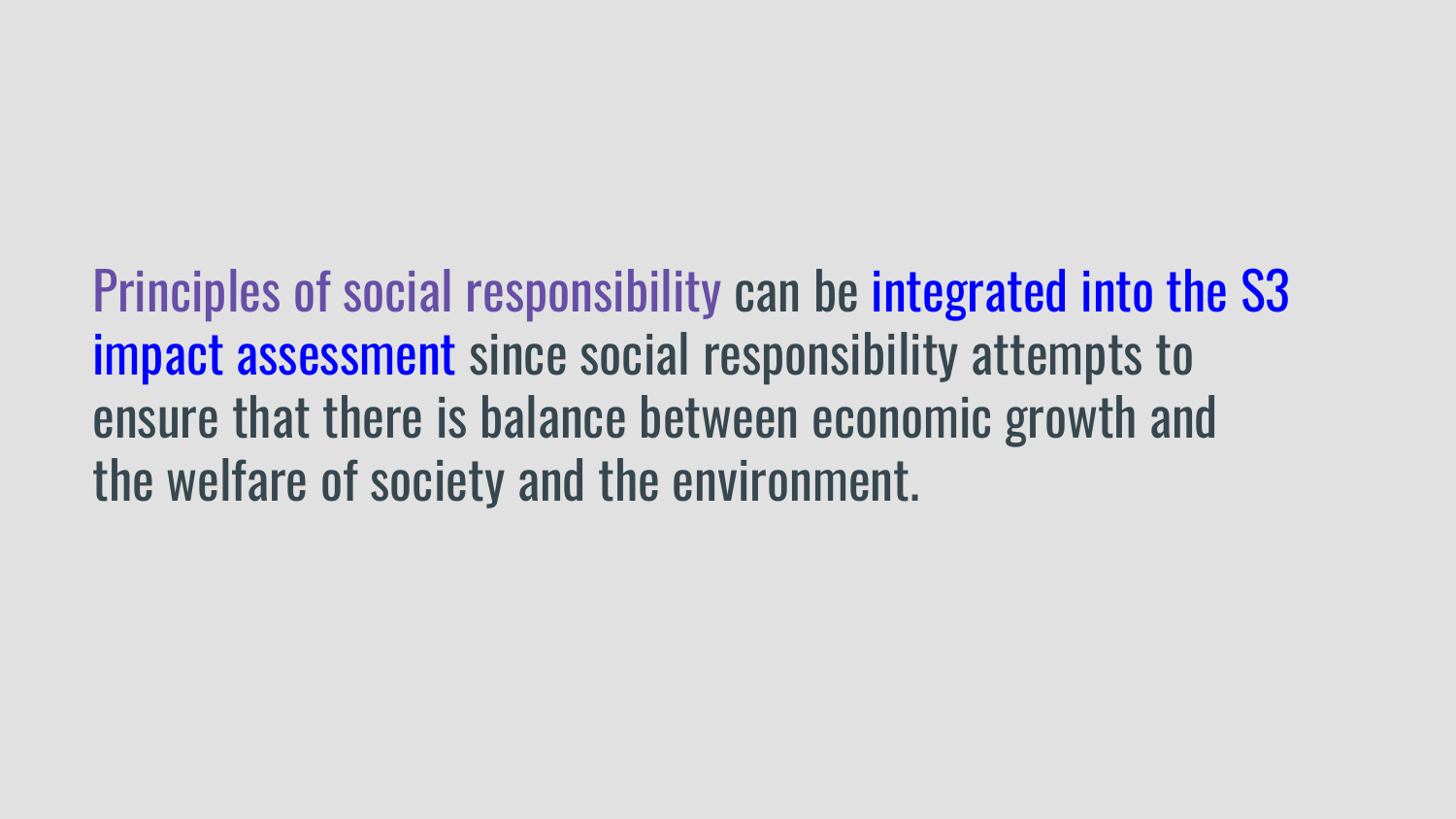#### **Monitoring and evaluating the RRI impact**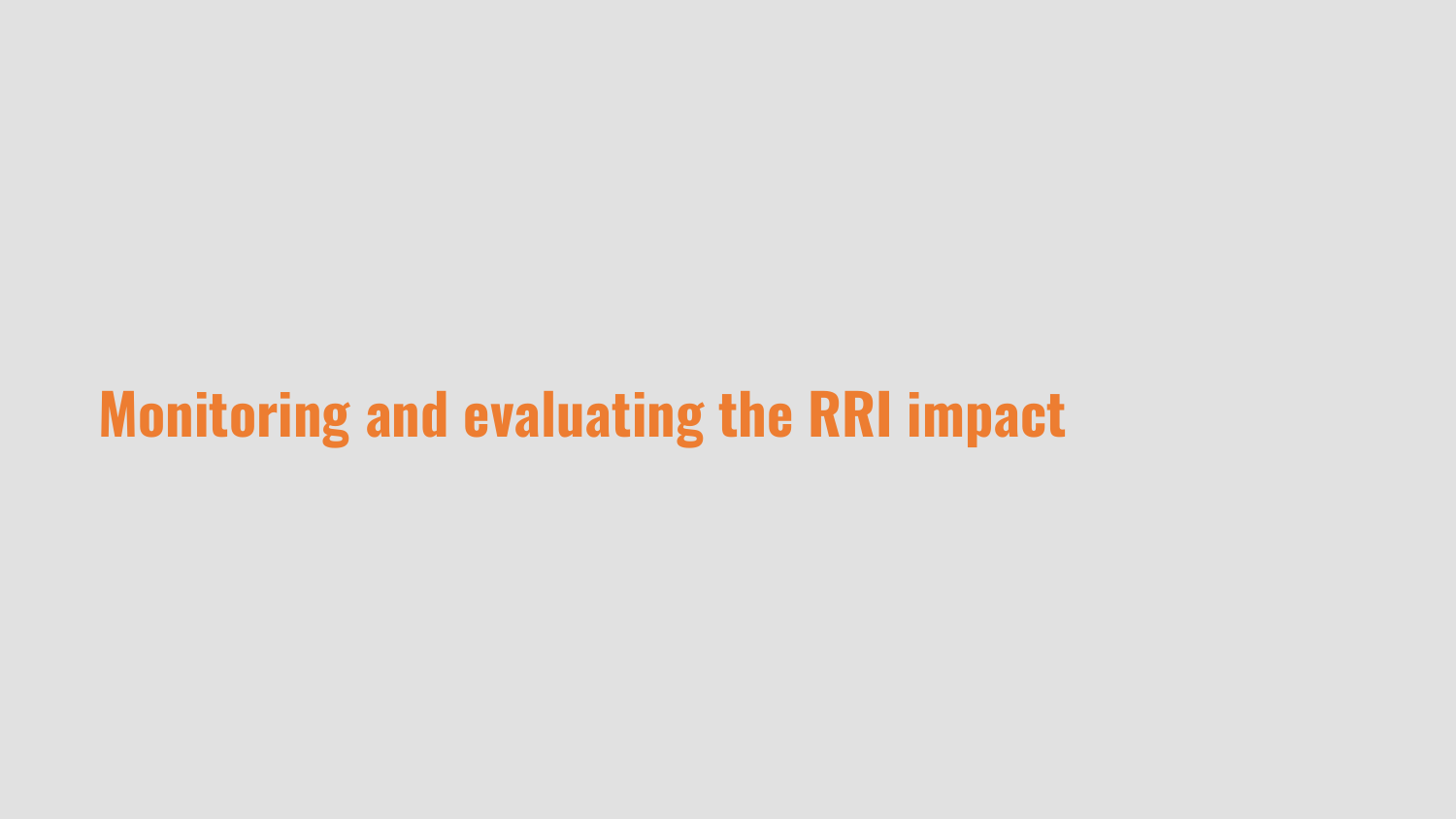Evaluation criteria for the funding of R&I projects could also assess the impact specifically related to the RRI keys (i.e. RRIrelated evaluation criteria). In that case, an appropriate RRI-oriented capacity-building of the evaluators is advised to take place.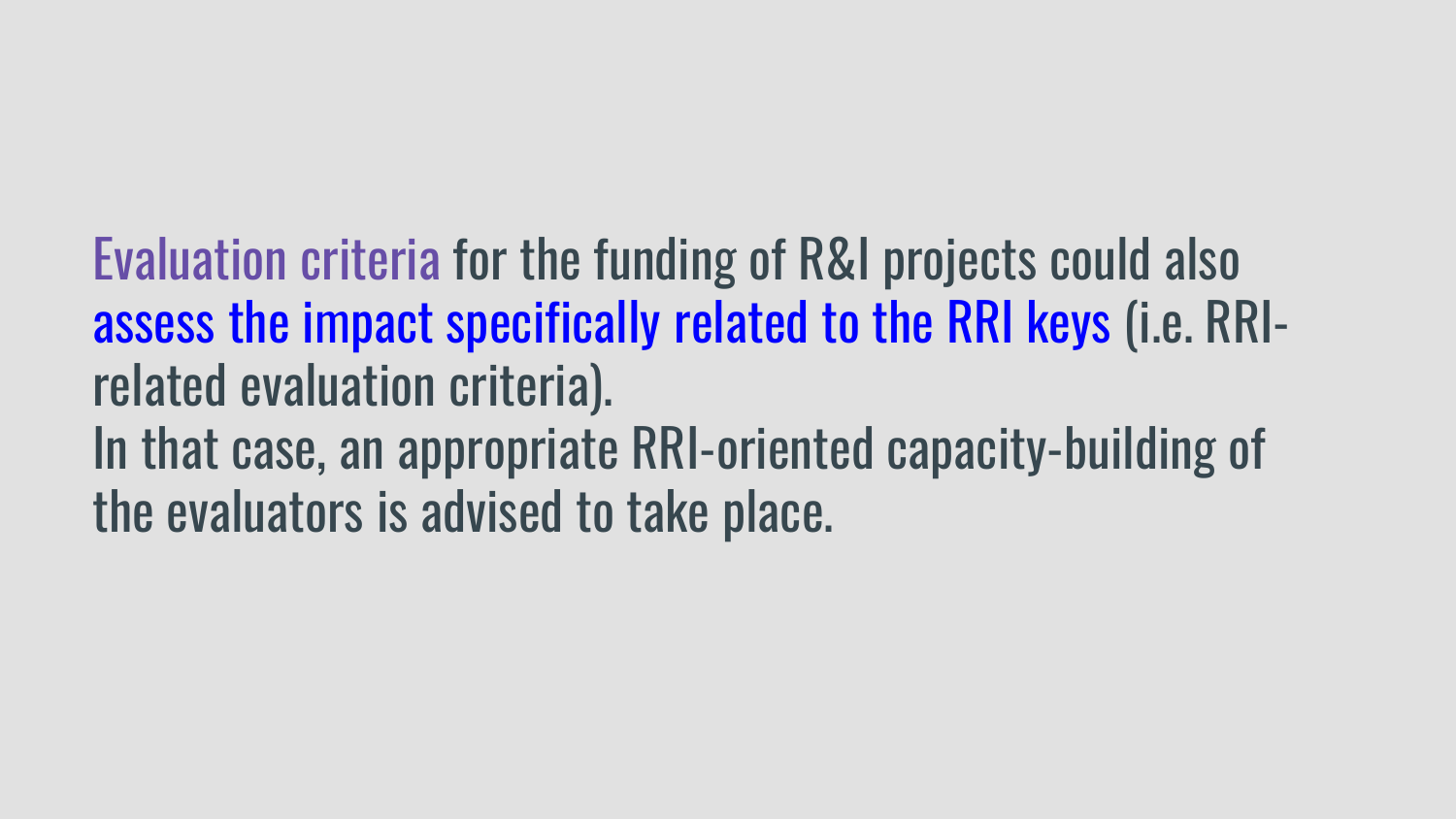## Overall suggestions for RRI integration into regional innovation policies and S3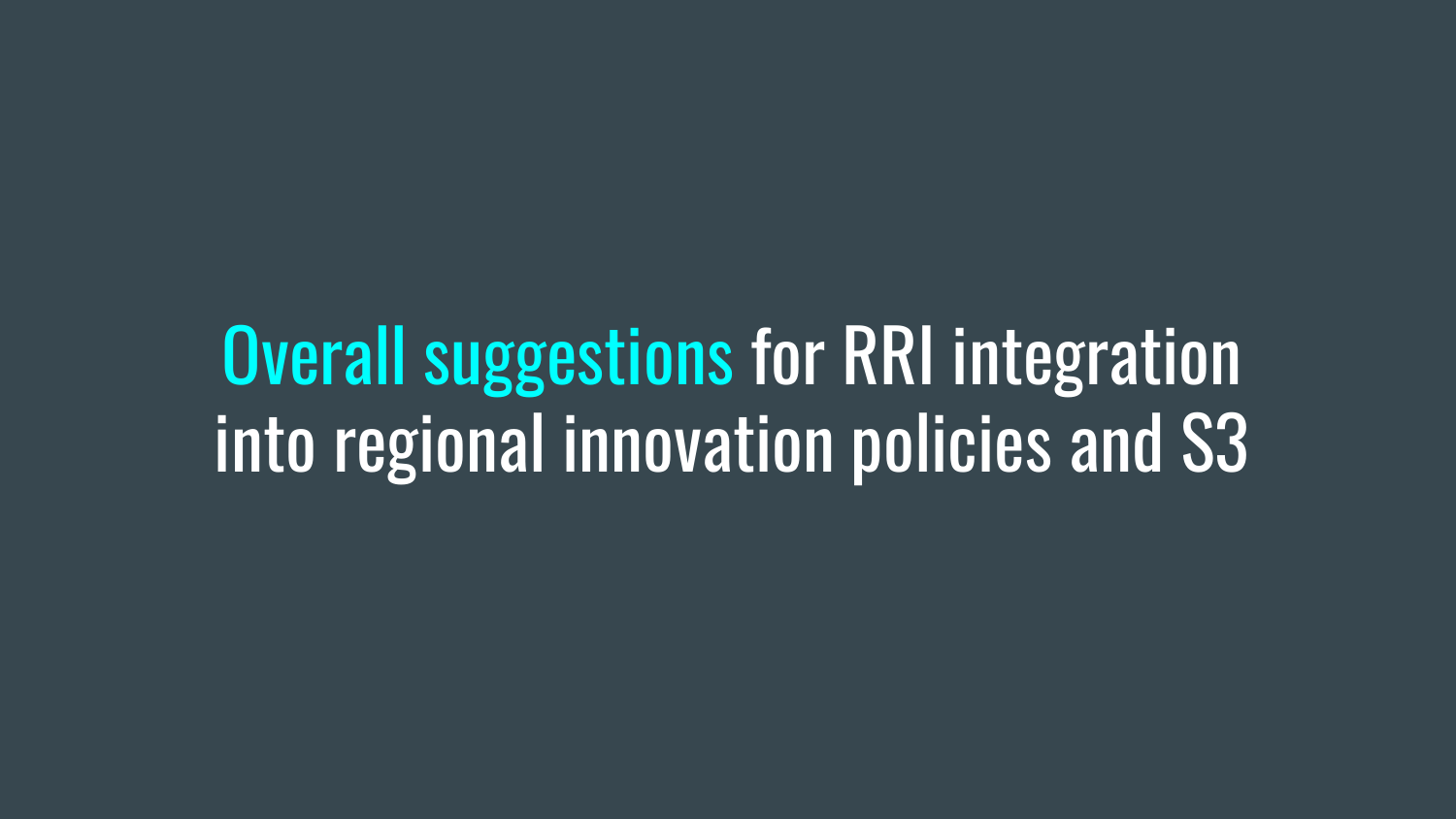Regional size matters and particularly urban and rural areas follow different paths. Such regional features should always be considered when developing (RRI-driven) regional policies.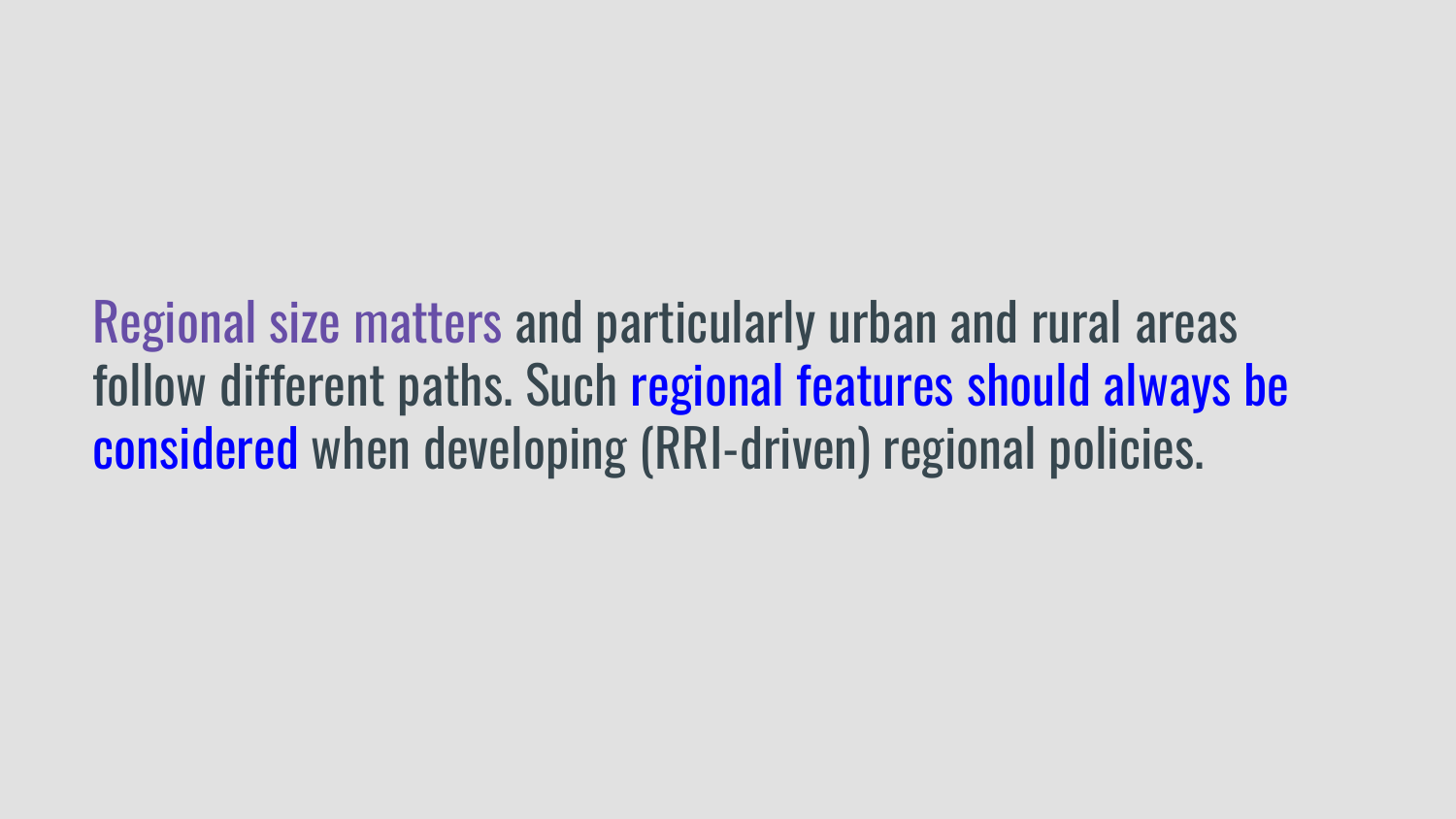Changes to regional structures, including political shifts, may create implications; one should be prepared for effects of such changes on regional policies.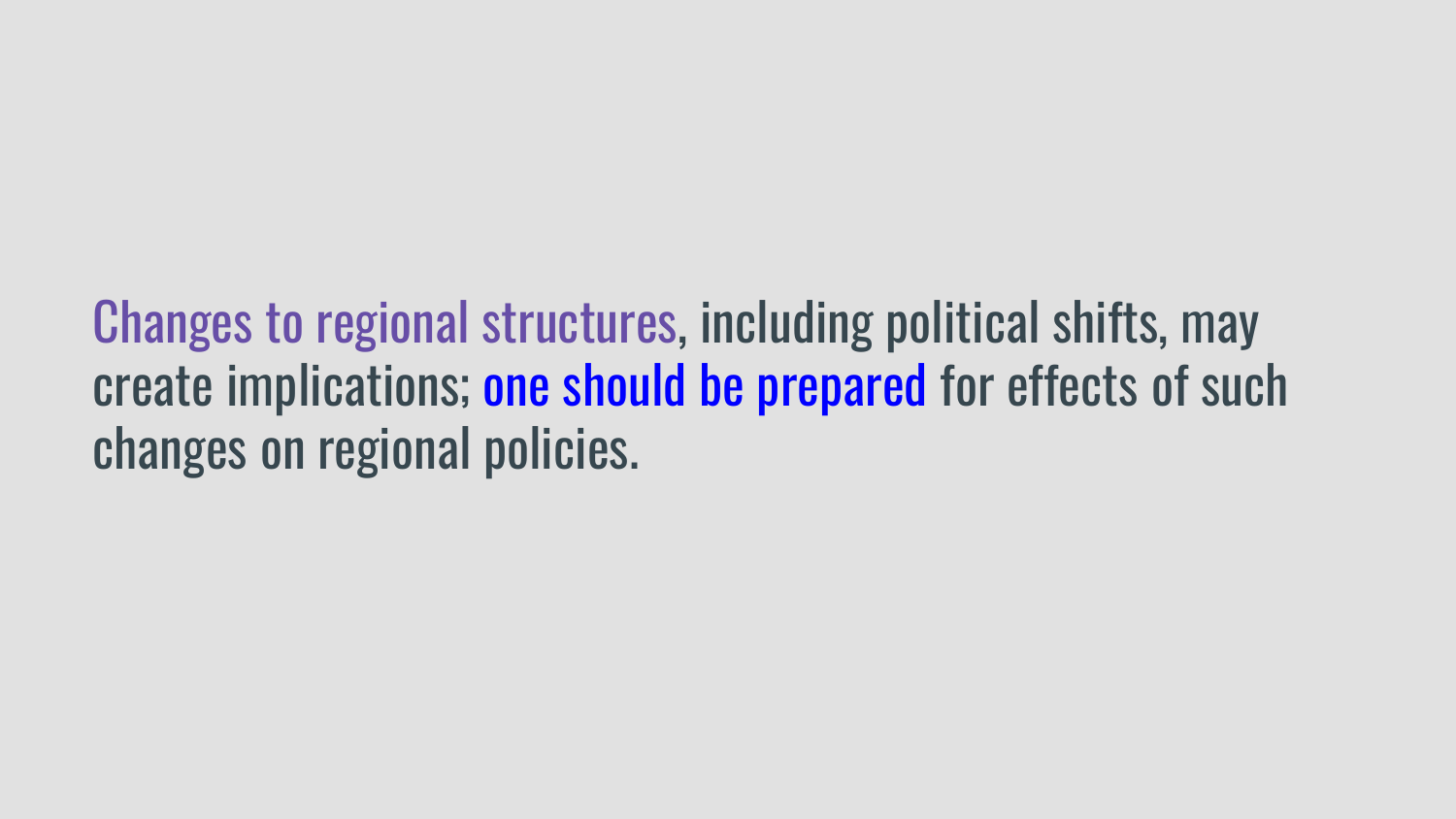Suggestions for enhancing the sustainability of RRI-driven regional policies and their results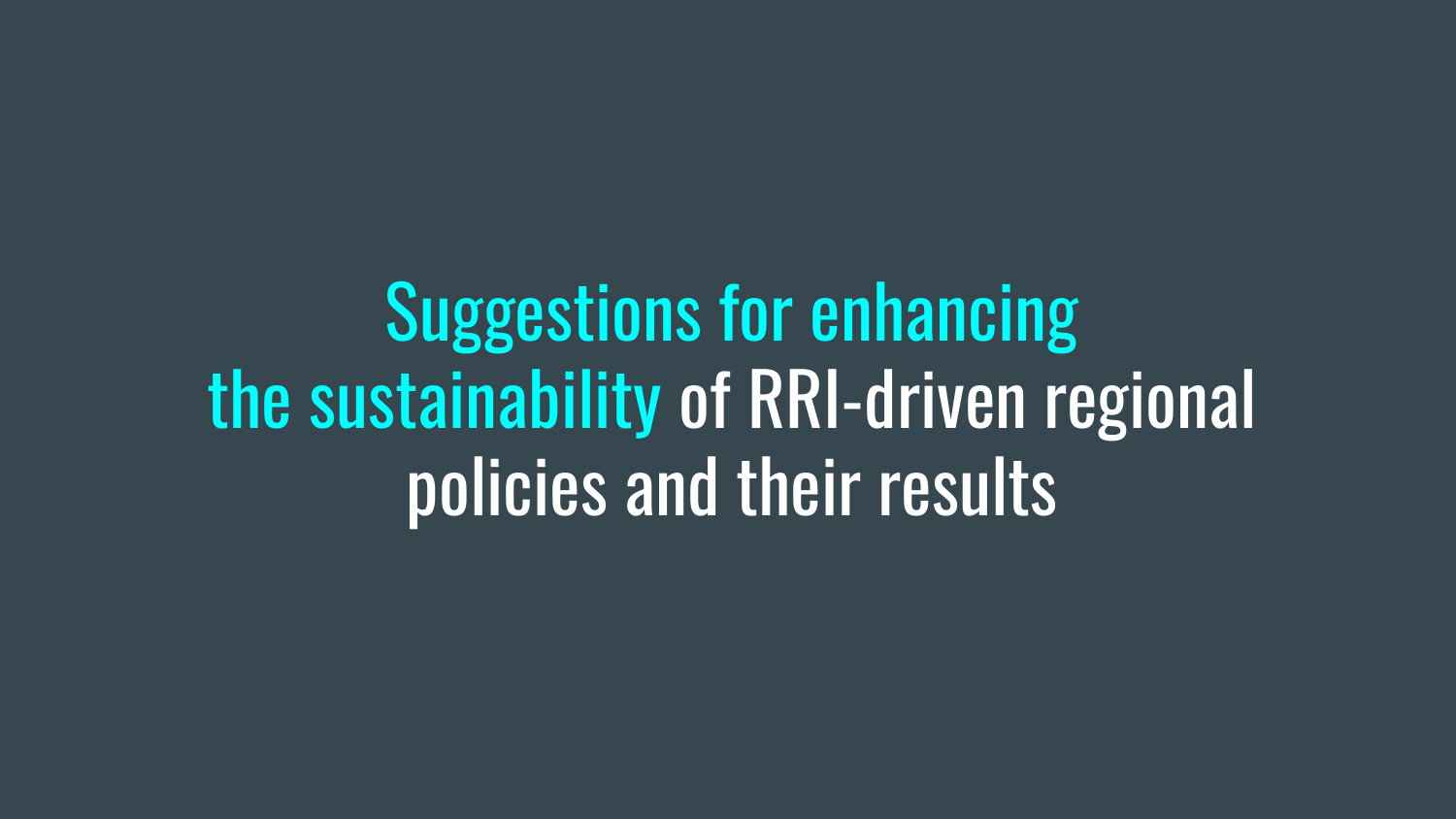Finding an actor in charge of 'anchoring' the results is a prerequisite. Official bodies are considerable allies for undertaking this role and contributing to the continuation of achieved results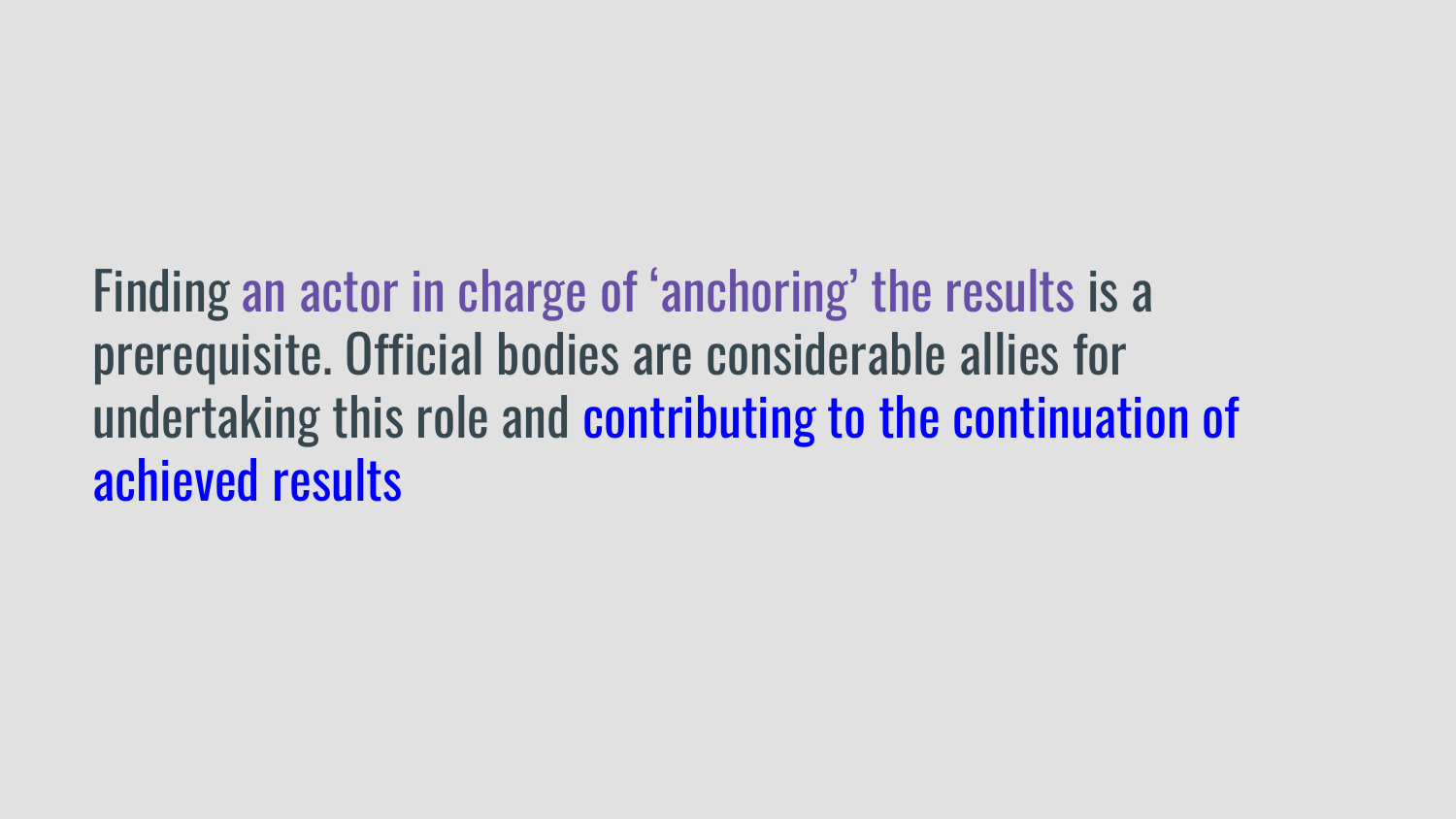Funding and follow-up activities can considerably enhance the results' sustainability. Emphasis is primarily placed on EU and national funding. Alternatives are private-public partnerships/funding, crowdfunding etc. It should be reminded, however, that follow-up funding is not a panacea for everything. Regional ('improvised') actions may be more effective for an effective knowledge spill-over.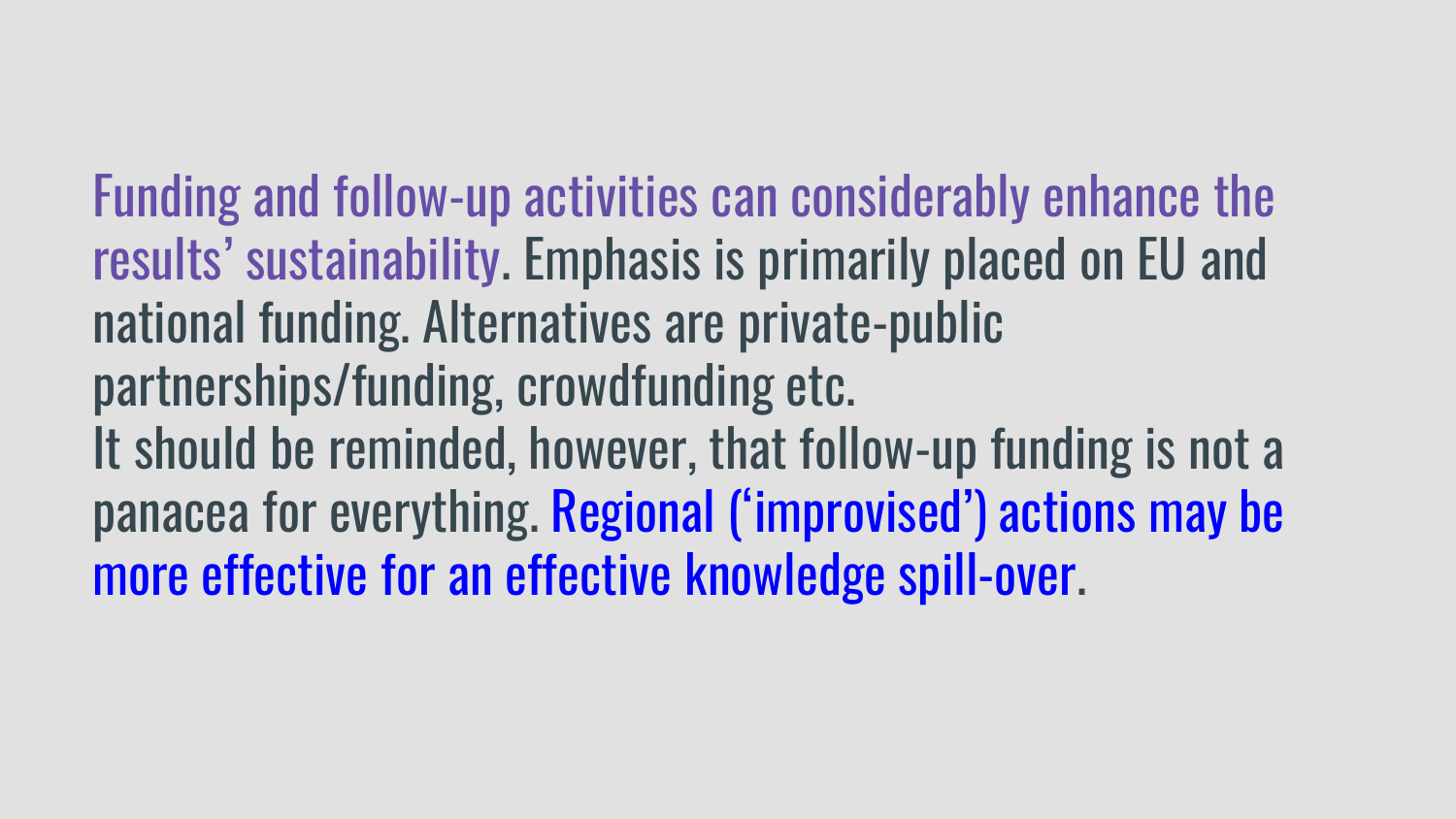$\bullet\bullet\bullet$